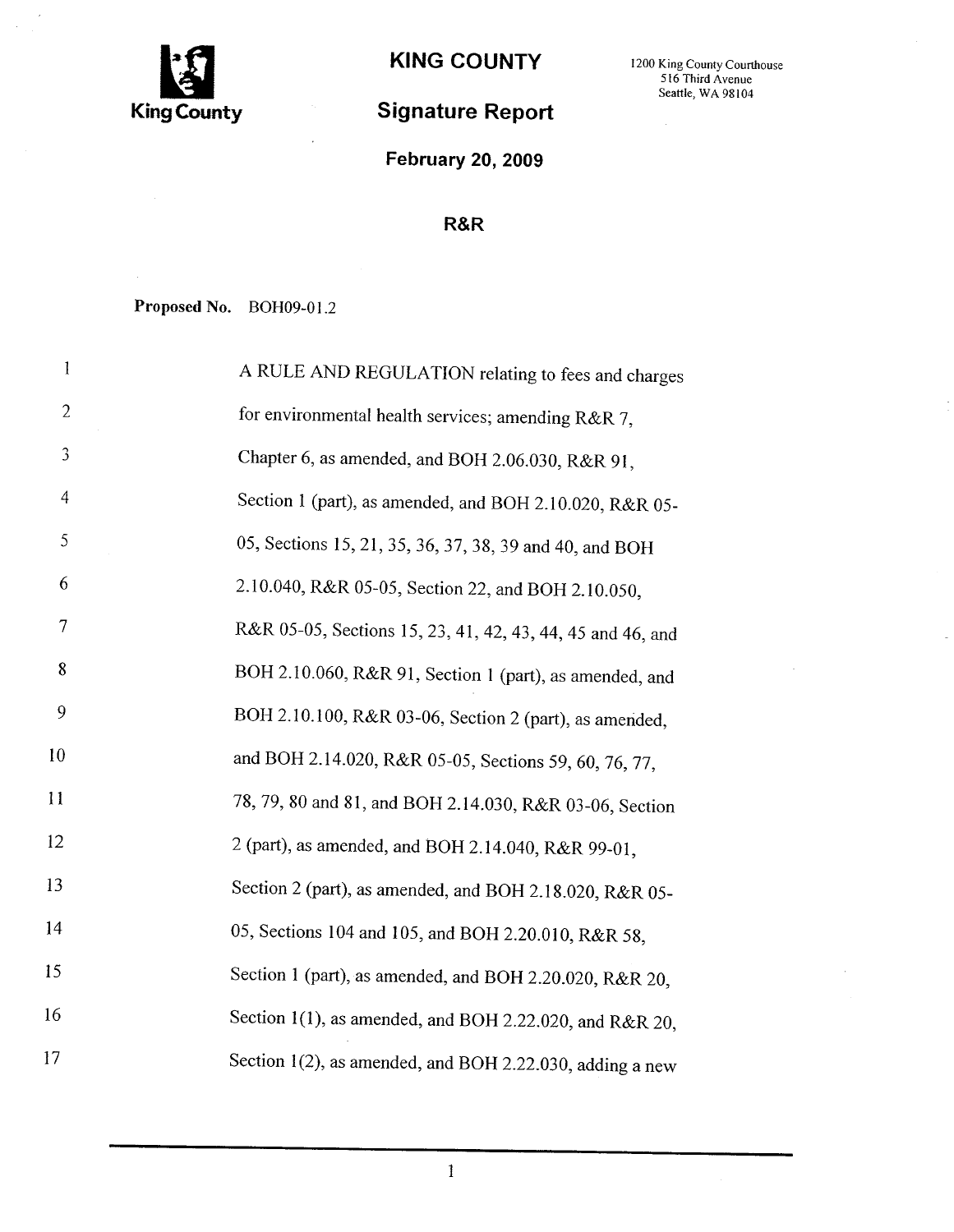| 18 | section to BOH chapter 2.06, and adding a new chapter to                                    |
|----|---------------------------------------------------------------------------------------------|
| 19 | BOH Title 2; enacted pursuant to RCW 43.20.050 and                                          |
| 20 | 70.05.060, including the latest amendments or revisions                                     |
| 21 | thereto.                                                                                    |
| 22 |                                                                                             |
| 23 | BE IT ADOPTED BY THE KING COUNTY BOARD OF HEALTH:                                           |
| 24 | NEW SECTION. SECTION 1. There is hereby added a new section to BOH                          |
| 25 | chapter 2.06 to read as follows:                                                            |
| 26 | Annual review and fee adjustment for reduced cost of services. The board                    |
| 27 | directs that the fees established in BOH Title 2 for issuing or renewing licenses or        |
| 28 | permits or for such other services shall be reviewed by the director of the Seattle-King    |
| 29 | County Department of Public Health annually and reduced by the director where the cost      |
| 30 | of providing services will increase by less than five percent of the cost of providing      |
| 31 | services during the previous year, based on and consistent with the annual budget adopted   |
| 32 | by the King County Council; provided that the fees for services shall not exceed the        |
| 33 | actual cost of providing any such services. This authority does not include the authority   |
| 34 | to adjust penalties established by the board.                                               |
| 35 | SECTION 2. R&R 7, Chapter 6, as amended, and BOH 2.06.030 are each hereby                   |
| 36 | amended to read as follows:                                                                 |
| 37 | Late fee. The penalty for late permit fee payment, delinquent by ((more than))              |
| 38 | ten to thirty days, is ((one-fourth)) ten percent of the applicable permit fee. The penalty |
| 39 | for permit fee payment, delinquent by ((more than)) thirty-one to sixty days, is ((one-     |
| 40 | half)) twenty percent of the applicable permit fee. The penalty for late permit fee         |

2

 $\hat{\boldsymbol{\beta}}$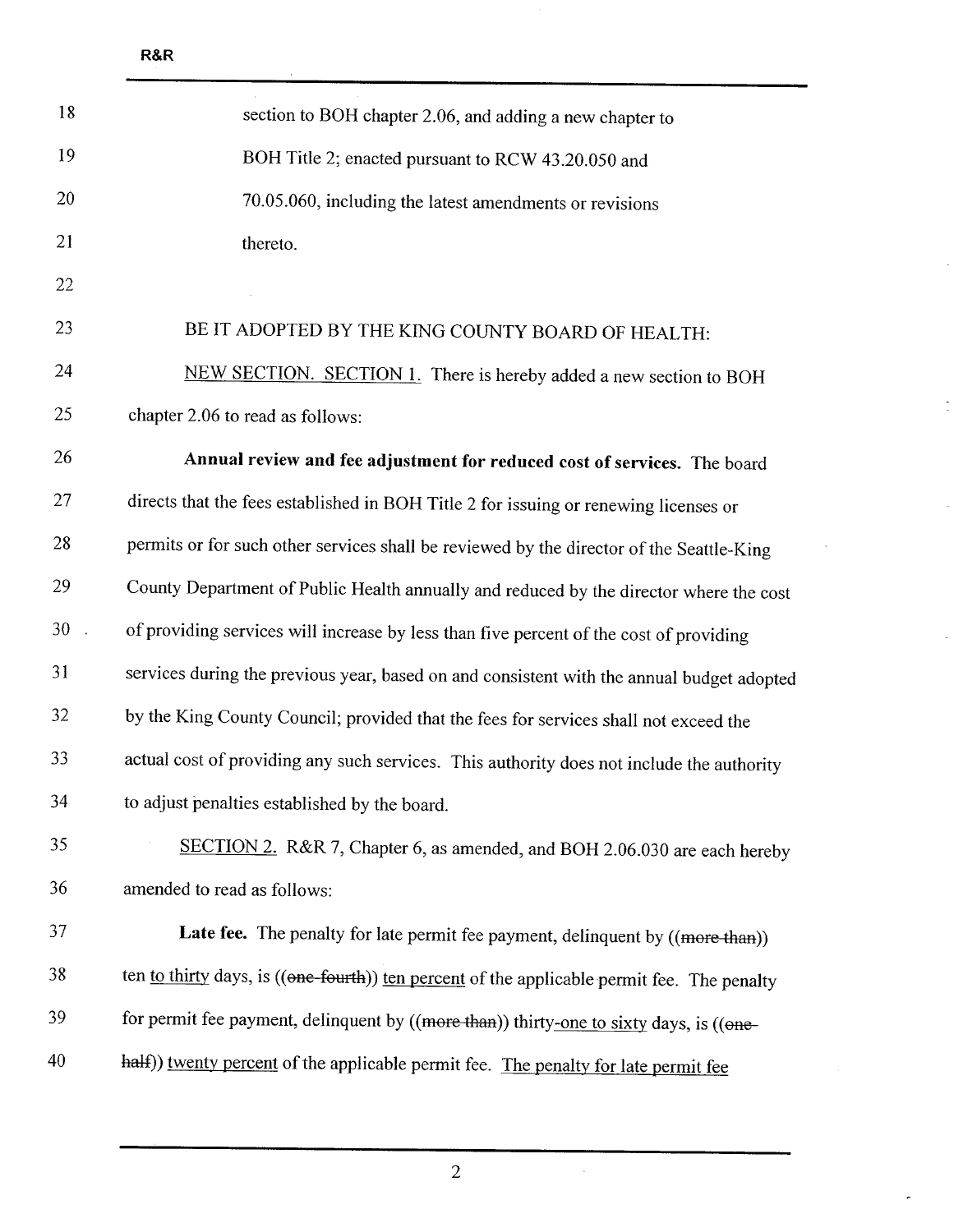| 41 | payment, delinquent by more than sixty days, is thirty percent of the applicable permit      |
|----|----------------------------------------------------------------------------------------------|
| 42 | fee. The penalty for late payment of any seasonal permit fee is twenty-five dollars.         |
| 43 | SECTION 3. R&R 91, Section 1 (part), as amended, and BOH 2.10.020 are each                   |
| 44 | hereby amended to read as follows:                                                           |
| 45 | Permit fee schedule.                                                                         |
| 46 | Part 1 - Permit Fee Schedule.                                                                |
| 47 | Effective Through December 31, ((2005)) 2009.                                                |
| 48 | The owner or operator of a food establishment subject to the permit requirement              |
| 49 | of WAC 246-215-200 or Food Code Paragraph 8-301.11 shall pay to the health officer a         |
| 50 | food establishment permit fee as set forth in Table 1, based on the establishment type and   |
| 51 | the risk category for the establishment. Where more than one type of food establishment      |
| 52 | exists within or as part of another food establishment (for example, a bakery within a       |
| 53 | grocery store( $(5)$ ) or a deli within a meat market), the owner or operator shall pay the  |
| 54 | permit fee for each applicable food establishment type; except that the owner or operator    |
| 55 | of a grocery store with no more than two checkout stands, $((\Theta F))$ a general food      |
| 56 | establishment with no more than two checkout stands and no more than twelve seats for        |
| 57 | customers for on-site consumption of food $((\tau))$ or a meat/fish market with no more than |
| 58 | two checkout stands shall pay only the highest applicable risk category permit fee           |
| 59 | without being required to obtain a separate permit for each type of food handling activity   |
| 60 | at the establishment. For purposes of this section, "highest applicable risk category permit |
| 61 | fee" means the fee corresponding to the highest risk category of food handling activity at   |
| 62 | the establishment.                                                                           |
| 63 | <b>TABLE 1</b>                                                                               |
|    |                                                                                              |

3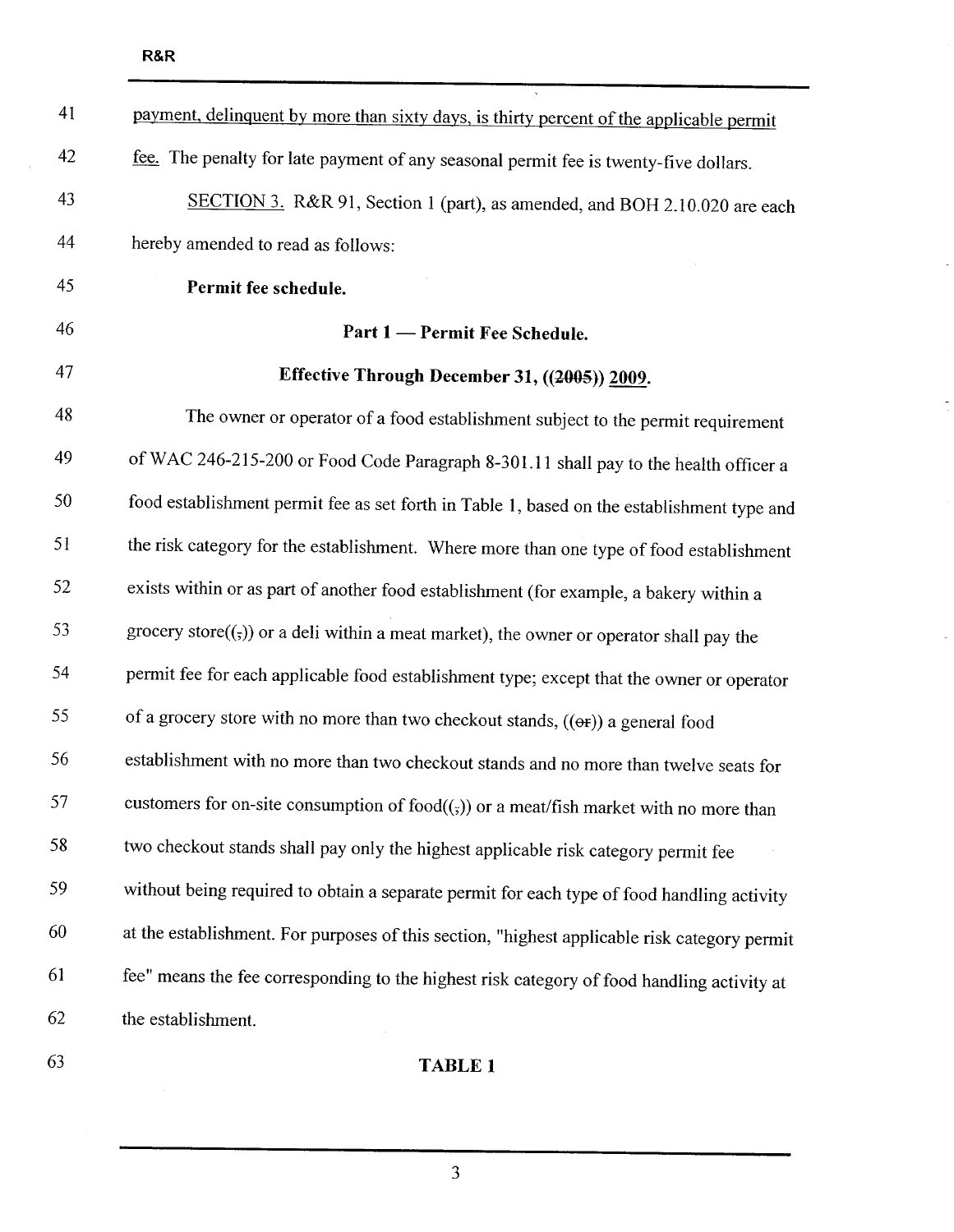| 64 |                                           | Food Establishment Categories and Permit Fees |        |                               |  |  |
|----|-------------------------------------------|-----------------------------------------------|--------|-------------------------------|--|--|
|    | <b>Type of Food Establishment</b>         |                                               |        | Applicable Fee <sup>1</sup>   |  |  |
|    | <b>General Food Service</b> <sup>2</sup>  |                                               |        |                               |  |  |
|    | <b>Seating Capacity</b>                   | $0 - 12$                                      | Risk 1 | $$(261.00)$ 302.00            |  |  |
|    | Seating Capacity                          | $0 - 12$                                      | Risk 2 | $\frac{\$((435.00))}{503.00}$ |  |  |
|    | <b>Seating Capacity</b>                   | $0 - 12$                                      | Risk 3 | \$(602.00) 697.00             |  |  |
|    | <b>Seating Capacity</b>                   | $13 - 50$                                     | Risk 1 | $$(264.00))$ 306.00           |  |  |
|    | <b>Seating Capacity</b>                   | $13 - 50$                                     | Risk 2 | \$(441.00) 510.00             |  |  |
|    | <b>Seating Capacity</b>                   | $13 - 50$                                     | Risk 3 | \$(636.00) 736.00             |  |  |
|    | <b>Seating Capacity</b>                   | $51 - 150$                                    | Risk 1 | \$(270.00) 312.00             |  |  |
|    | <b>Seating Capacity</b>                   | $51 - 150$                                    | Risk 2 | $$(463.00)$ 536.00            |  |  |
|    | <b>Seating Capacity</b>                   | $51 - 150$                                    | Risk 3 | \$(679.00) 785.00             |  |  |
|    | <b>Seating Capacity</b>                   | $151 - 250$                                   | Risk 1 | $$((280.00))$ 324.00          |  |  |
|    | <b>Seating Capacity</b>                   | $151 - 250$                                   | Risk 2 | $$(474.00)$ $548.00$          |  |  |
|    | <b>Seating Capacity</b>                   | $151 - 250$                                   | Risk 3 | $$(720.00)$ 833.00            |  |  |
|    | <b>Seating Capacity</b>                   | over 250                                      | Risk 1 | $$(291.00)$ 337.00            |  |  |
|    | <b>Seating Capacity</b>                   | over 250                                      | Risk 2 | $$(477.00)$ 552.00            |  |  |
|    | <b>Seating Capacity</b>                   | over 250                                      | Risk 3 | $$(751.00)$ 870.00            |  |  |
|    | <b>Limited Food Service</b>               |                                               |        | $$(261.00)$ 302.00            |  |  |
|    | Bakery – No customer seating <sup>3</sup> |                                               |        |                               |  |  |
|    | Risk 1                                    |                                               |        | $$(261.00)$ 302.00            |  |  |
|    | Risk 2                                    |                                               |        | $$((435.00))$ 503.00          |  |  |
|    | Risk 3                                    |                                               |        | \$(602.00) 697.00             |  |  |

 $\overline{\phantom{a}}$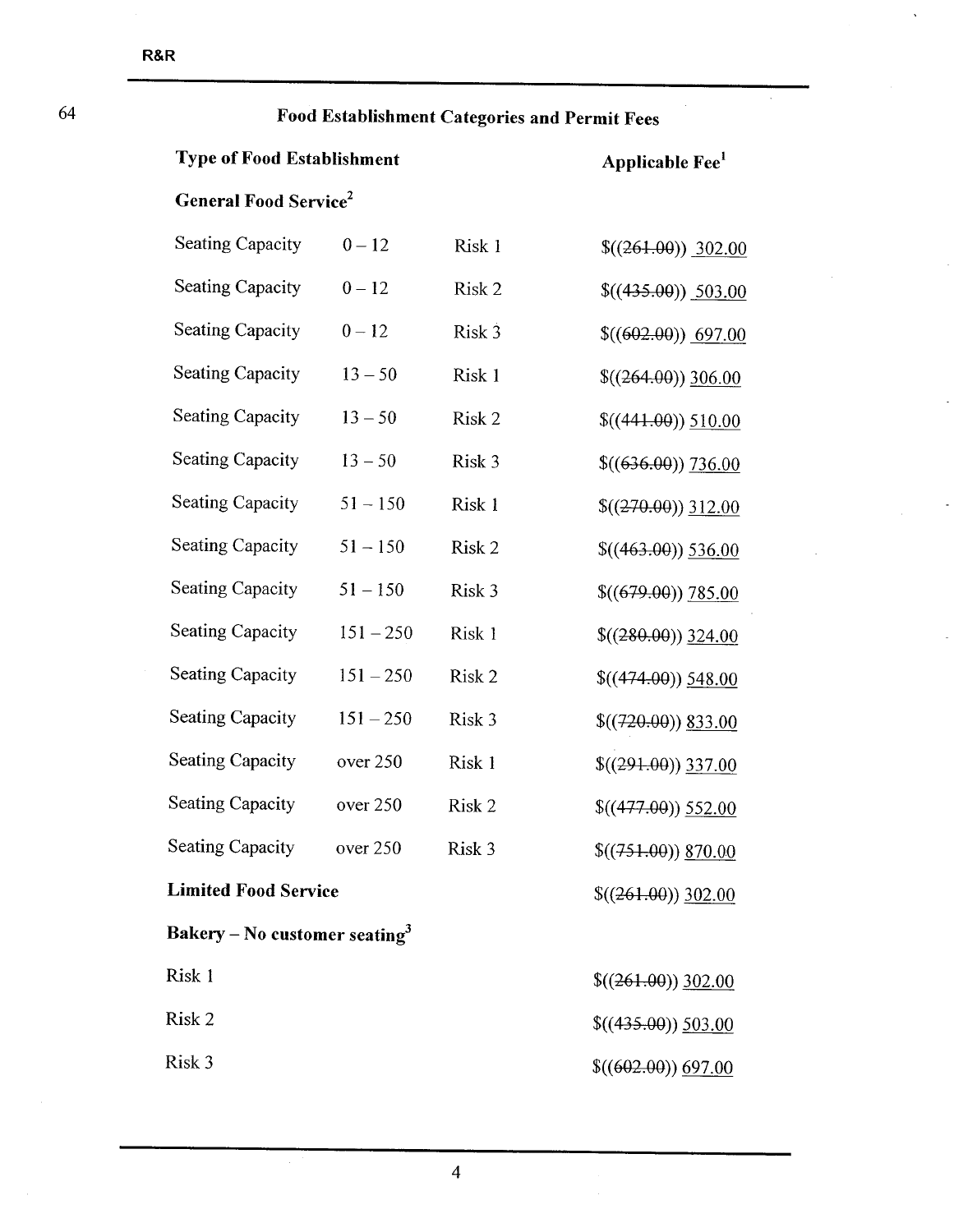l,

| <b>Bed and Breakfast Operation</b>               | $$(261.00)$ 302.00             |
|--------------------------------------------------|--------------------------------|
| Grocery Store – No customer seating <sup>3</sup> |                                |
| Risk 1                                           | $$(261.00)$ 302.00             |
| Risk 2                                           | \$(435.00) 503.00              |
| Risk 3                                           | \$(602.00) 697.00              |
| <b>Catering operation</b>                        |                                |
| Risk 1                                           | $$(261.00)$ 302.00             |
| Risk 2                                           | $$(435.00)$ 503.00             |
| Risk 3                                           | \$(602.00) 697.00              |
| <b>Meat/Fish Market</b>                          | $$(490.00)$ 567.00             |
| <b>Vending Machine</b>                           | $$(261.00)$ 302.00             |
| <b>Mobile Food Service</b>                       |                                |
| Risk 1                                           | $$(261.00)$ 302.00             |
| Risk 2                                           | \$(435.00) 503.00              |
| Risk 3                                           | \$(602.00) 697.00              |
| Nonprofit Institution <sup>7</sup>               |                                |
| Risk 1                                           | $$((130.00))$ 302.00           |
| Risk 2                                           | $$(217.00) \underline{504.00}$ |
| Risk 3                                           | $$(301.00))$ 696.00            |
| School Kitchen <sup>4, 7</sup>                   |                                |
| Risk 2                                           | $((\$217.00))$ 504.00          |
| Risk 3                                           | $((\$301.00))$ 696.00          |
| Seasonal Food Establishment <sup>6</sup>         | One-half the applicable annual |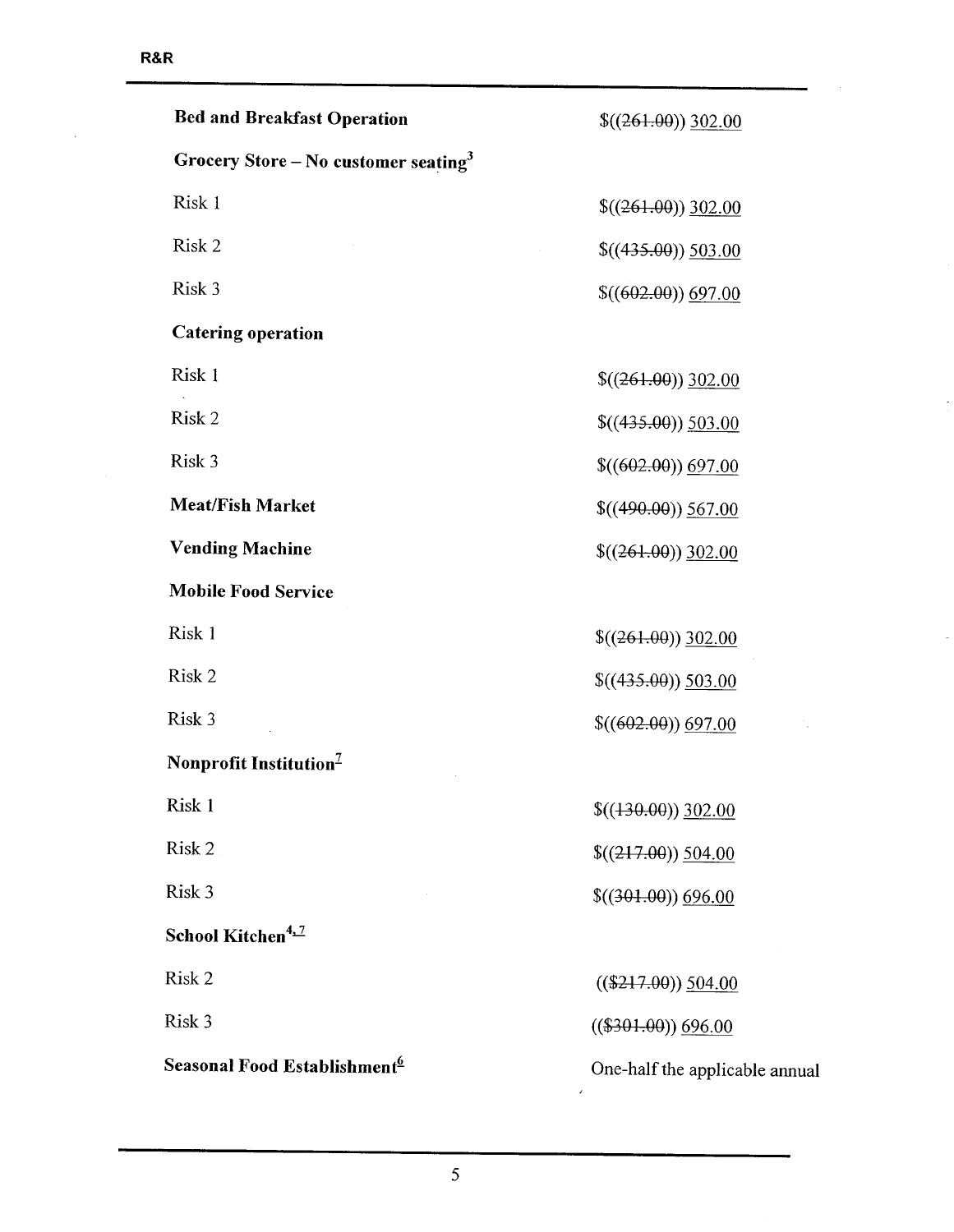permit fee

 $\hat{\mathcal{L}}$ 

|    | Temporary Food Establishment <sup>5</sup>                                         |                                                                                                    |
|----|-----------------------------------------------------------------------------------|----------------------------------------------------------------------------------------------------|
|    | Low Risk                                                                          | $((\$167.00))$ 193.00                                                                              |
|    | <b>High Risk</b>                                                                  | $((\$174.90))$ 201.00                                                                              |
| 65 | Footnotes to Table 1:                                                             |                                                                                                    |
| 66 |                                                                                   | 1. All food establishment permit fees set forth in this table are annual fees, except those        |
| 67 | for temporary food establishments (including temporary nonprofit institution food |                                                                                                    |
| 68 | establishments) and seasonal food establishments.                                 |                                                                                                    |
| 69 |                                                                                   | 2. General food service includes a grocery store or bakery offering seating for on-site            |
| 70 | consumption of food.                                                              |                                                                                                    |
| 71 |                                                                                   | 3. A bakery or grocery store offering seating for on-site consumption of food shall be             |
| 72 | classified as a general food service establishment.                               |                                                                                                    |
| 73 |                                                                                   | 4. A school kitchen is designated as either Risk 2 or Risk 3, not Risk 1.                          |
| 74 |                                                                                   | 5. A temporary food establishment is designated as either Low Risk or High Risk.                   |
| 75 |                                                                                   | $((B))$ 6. The applicant for a seasonal food establishment permit, or a food establishment         |
| 76 |                                                                                   | that is to be operated no longer than any period of six consecutive months, shall pay one-half the |
| 77 | applicable annual permit fee specified in Table $1((\frac{1}{2}abc)^{2})$ .       |                                                                                                    |
| 78 |                                                                                   | 7. The owners or operators of school kitchens and nonprofit institutions shall in 2009 be          |
| 79 |                                                                                   | charged fifty percent of the fee established to be paid by them as set forth in Table 1.           |
| 80 |                                                                                   | Part 2 — Permit Fee Schedule.                                                                      |
| 81 |                                                                                   | Effective January 1, ((2006)) 2010, Through December 31, ((2006)) 2010.                            |
| 82 |                                                                                   | The owner or operator of a food establishment subject to the permit requirement                    |
| 83 |                                                                                   | of WAC 246-215-200 or Food Code Paragraph 8-301.11 shall pay to the health officer a               |
| 84 |                                                                                   | food establishment permit fee as set forth in Table 1, based on the establishment type and         |
| 85 |                                                                                   | the risk category for the establishment. Where more than one type of food establishment            |

l,

 $\ddot{\phantom{0}}$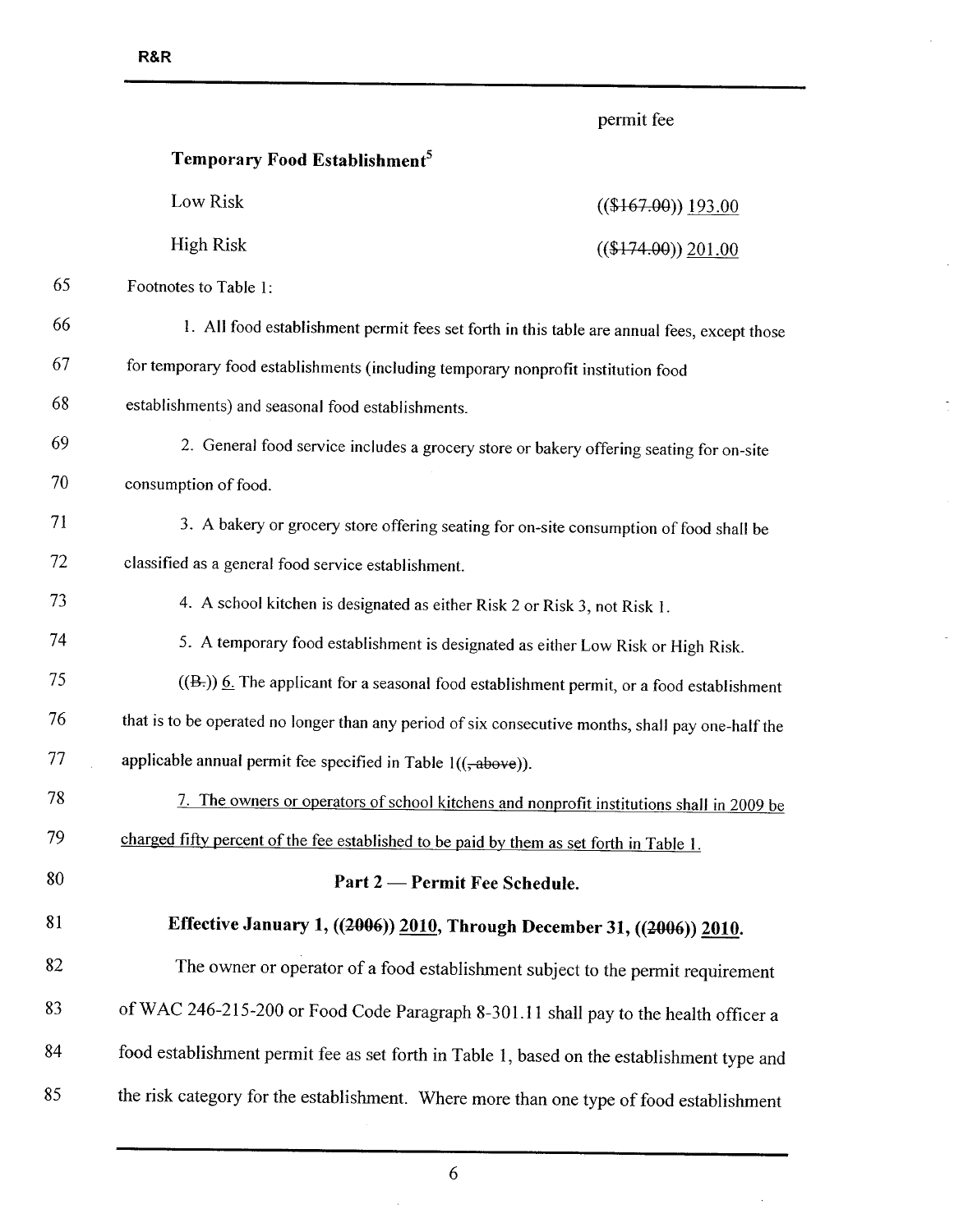| 86 | exists within or as part of another food establishment (for example, a bakery within a                 |            |        |                                                                                              |  |
|----|--------------------------------------------------------------------------------------------------------|------------|--------|----------------------------------------------------------------------------------------------|--|
| 87 | grocery store( $(\overline{y})$ ) or a deli within a meat market), the owner or operator shall pay the |            |        |                                                                                              |  |
| 88 | permit fee for each applicable food establishment type; except that the owner or operator              |            |        |                                                                                              |  |
| 89 | of a grocery store with no more than two checkout stands, ((or)) a general food                        |            |        |                                                                                              |  |
| 90 |                                                                                                        |            |        | establishment with no more than two checkout stands and no more than twelve seats for        |  |
| 91 |                                                                                                        |            |        | customers for on-site consumption of $food((,))$ or a meat/fish market with no more than     |  |
| 92 | two checkout stands, shall pay only the highest applicable risk category permit fee                    |            |        |                                                                                              |  |
| 93 |                                                                                                        |            |        | without being required to obtain a separate permit for each type of food handling activity   |  |
| 94 |                                                                                                        |            |        | at the establishment. For purposes of this section, "highest applicable risk category permit |  |
| 95 |                                                                                                        |            |        | fee" means the fee corresponding to the highest risk category of food handling activity at   |  |
| 96 | the establishment.                                                                                     |            |        |                                                                                              |  |
| 97 | <b>TABLE 1</b>                                                                                         |            |        |                                                                                              |  |
| 98 | Food Establishment Categories and Permit Fees                                                          |            |        |                                                                                              |  |
|    | <b>Type of Food Establishment</b><br>Applicable Fee <sup>1</sup>                                       |            |        |                                                                                              |  |
|    | <b>General Food Service</b> <sup>2</sup>                                                               |            |        |                                                                                              |  |
|    | <b>Seating Capacity</b>                                                                                | $0 - 12$   | Risk 1 | $$(274.00)$ 317.00                                                                           |  |
|    | <b>Seating Capacity</b>                                                                                | $0 - 12$   | Risk 2 | $$(456.00) \underline{528.00}$                                                               |  |
|    | <b>Seating Capacity</b>                                                                                | $0 - 12$   | Risk 3 | $$((632.00))$ 732.00                                                                         |  |
|    | <b>Seating Capacity</b>                                                                                | $13 - 50$  | Risk 1 | $$(277.00)$ 320.00                                                                           |  |
|    | <b>Seating Capacity</b>                                                                                | $13 - 50$  | Risk 2 | $$(463.00)$ 535.00                                                                           |  |
|    | <b>Seating Capacity</b>                                                                                | $13 - 50$  | Risk 3 | \$(667.00) 772.00                                                                            |  |
|    | Seating Capacity                                                                                       | $51 - 150$ | Risk 1 | $$((283.00))$ 328.00                                                                         |  |
|    | <b>Seating Capacity</b>                                                                                | $51 - 150$ | Risk 2 | $$(487.00)$ 562.00                                                                           |  |

l.

 $\overline{a}$ 

ù.

 $\mathcal{L}^{\mathcal{L}}$ 

 $\ddot{\phantom{a}}$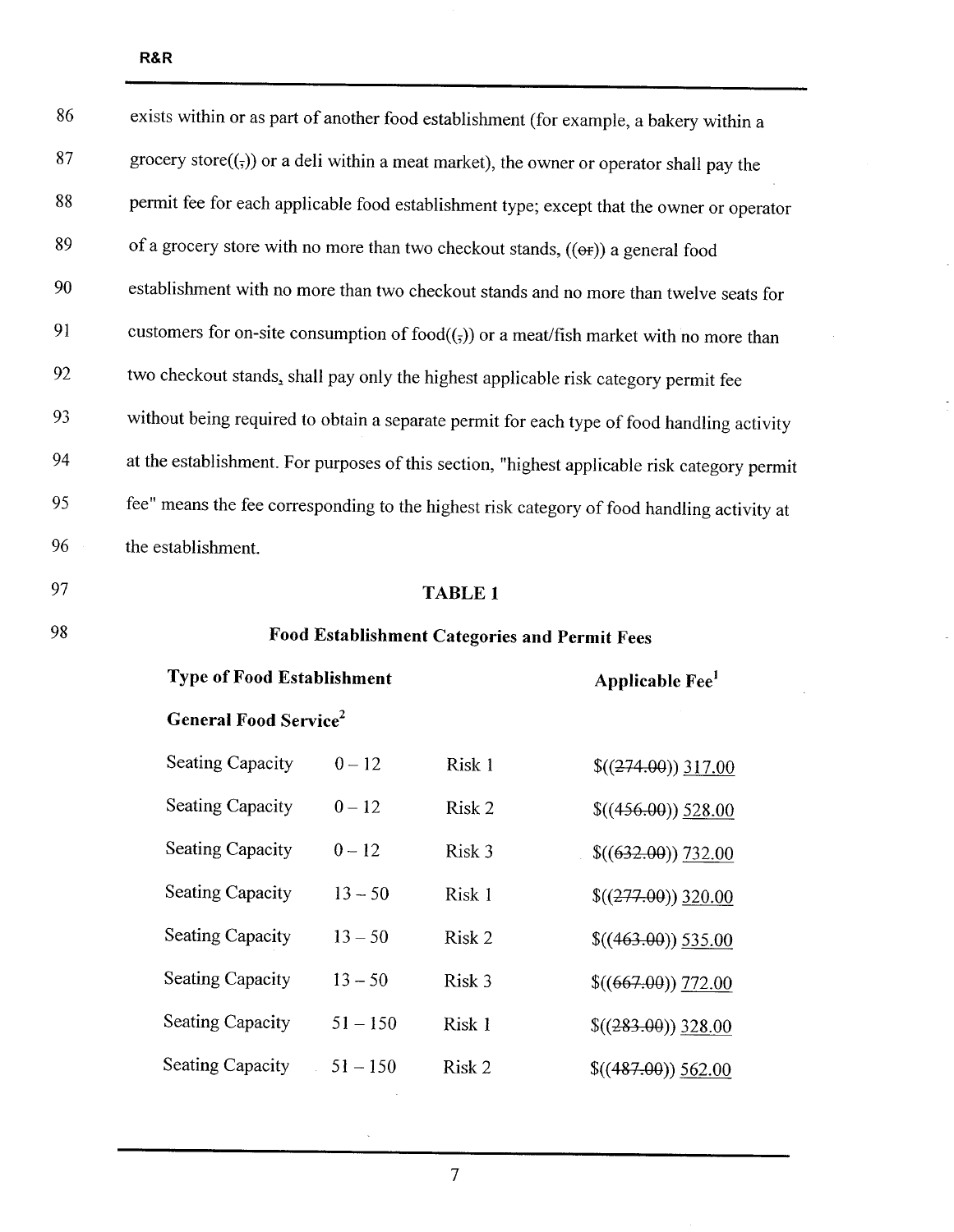| Seating Capacity                                           | $51 - 150$                     | Risk 3 | $$(712.00)$ 824.00   |  |  |
|------------------------------------------------------------|--------------------------------|--------|----------------------|--|--|
| Seating Capacity                                           | $151 - 250$                    | Risk 1 | $$(294.00)$ 340.00   |  |  |
| <b>Seating Capacity</b>                                    | $151 - 250$                    | Risk 2 | \$(497.00) 575.00    |  |  |
| <b>Seating Capacity</b>                                    | $151 - 250$                    | Risk 3 | $$(756.00)$ $$74.00$ |  |  |
| <b>Seating Capacity</b>                                    | over 250                       | Risk 1 | $$(306.00)$ 353.00   |  |  |
| Seating Capacity                                           | over 250                       | Risk 2 | \$((500.00)) 579.00  |  |  |
| <b>Seating Capacity</b>                                    | over 250                       | Risk 3 | \$(789.00) 914.00    |  |  |
| <b>Limited Food Service</b>                                |                                |        | $$(274.00)$ 317.00   |  |  |
| Bakery – No customer seating <sup>3</sup>                  |                                |        |                      |  |  |
| Risk 1                                                     |                                |        | $$((274.00))$ 317.00 |  |  |
| Risk 2                                                     | $$(456.00) \underline{528.00}$ |        |                      |  |  |
| Risk 3<br>\$(632.00) 732.00                                |                                |        |                      |  |  |
| <b>Bed and Breakfast Operation</b><br>$$((274.00))$ 317.00 |                                |        |                      |  |  |
| Grocery Store – No customer seating <sup>3</sup>           |                                |        |                      |  |  |
| Risk 1                                                     |                                |        | $$(274.00)$ 317.00   |  |  |
| Risk 2                                                     |                                |        | \$(456.00) 528.00    |  |  |
| $((Risk-3)$                                                |                                |        | \$632.00)            |  |  |
| <b>Catering operation</b>                                  |                                |        |                      |  |  |
| Risk 1                                                     |                                |        | $$(274.00)$ 317.00   |  |  |
| Risk 2<br>$$(456.00)$ $528.00$                             |                                |        |                      |  |  |
| Risk 3<br>\$(632.00) 732.00                                |                                |        |                      |  |  |
| <b>Meat/Fish Market</b><br>\$((514.00)) 595.00             |                                |        |                      |  |  |
| <b>Vending Machine</b>                                     | $$(274.00)$ 317.00             |        |                      |  |  |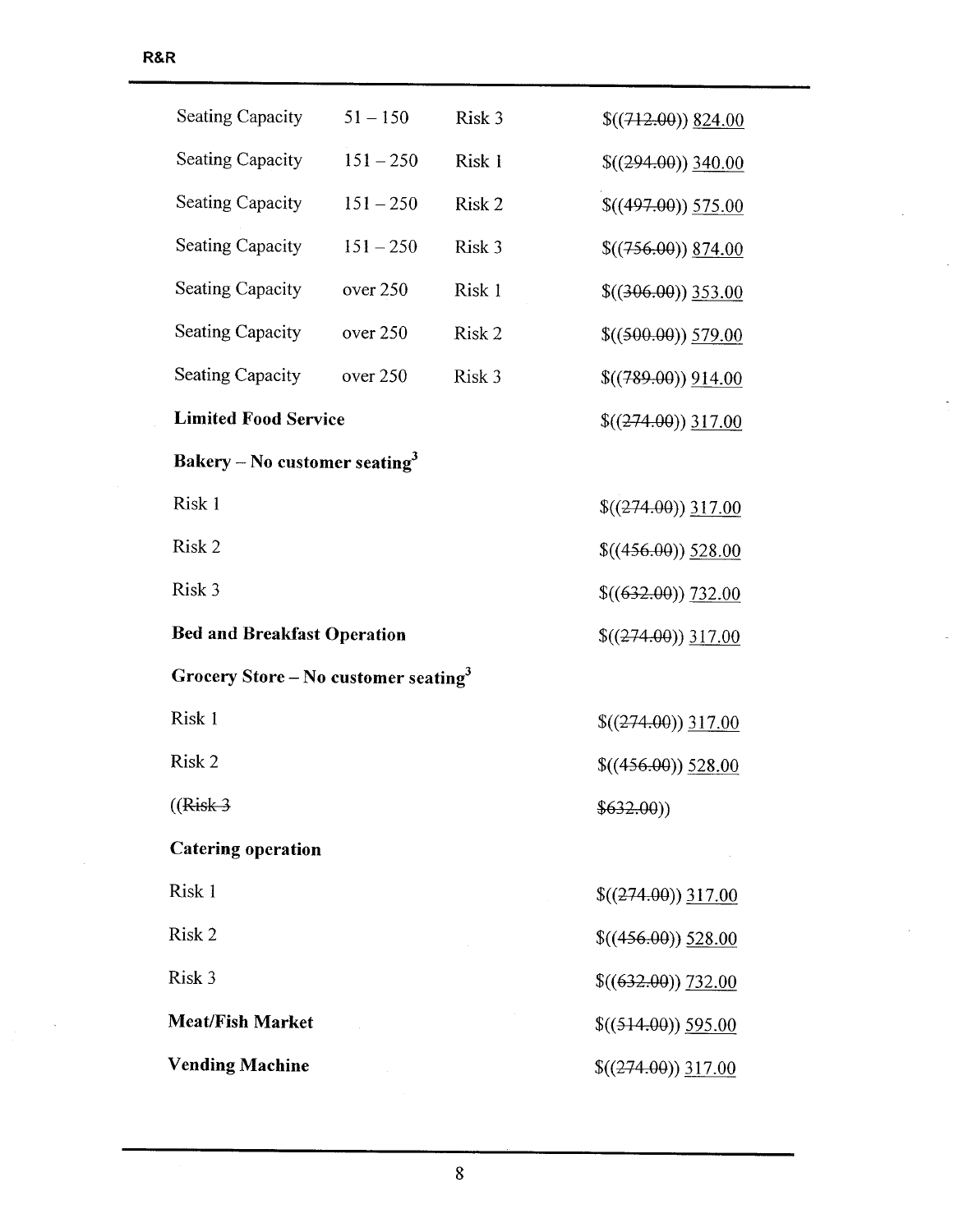|    | <b>Mobile Food Service</b>                |                                     |
|----|-------------------------------------------|-------------------------------------|
|    | Risk 1                                    | $$(274.00)$ 317.00                  |
|    | Risk 2                                    | \$(456.00) 528.00                   |
|    | Risk 3                                    | \$(632.00) 732.00                   |
|    | <b>Nonprofit Institution</b>              |                                     |
|    | Risk 1                                    | $((\$137.00))$ To be determined by  |
|    |                                           | future rule of the board of health. |
|    | Risk 2                                    | $((\$228.00))$ To be determined by  |
|    |                                           | future rule of the board of health. |
|    | Risk 3                                    | $((\$316.00))$ To be determined by  |
|    |                                           | future rule of the board of health. |
|    | School Kitchen <sup>4</sup>               |                                     |
|    | Risk 2                                    | $((\$228.00))$ To be determined by  |
|    |                                           | future rule of the board of health. |
|    | Risk 3                                    | $((\$316.00))$ To be determined by  |
|    |                                           | future rule of the board of health. |
|    | Seasonal Food Establishment <sup>6</sup>  | One-half the applicable annual      |
|    |                                           | permit fee                          |
|    | Temporary Food Establishment <sup>5</sup> |                                     |
|    | Low Risk                                  | \$(175.00) 203.00                   |
|    | High Risk                                 | \$(483.00) 211.00                   |
| 99 | Footnotes to Table 1:                     |                                     |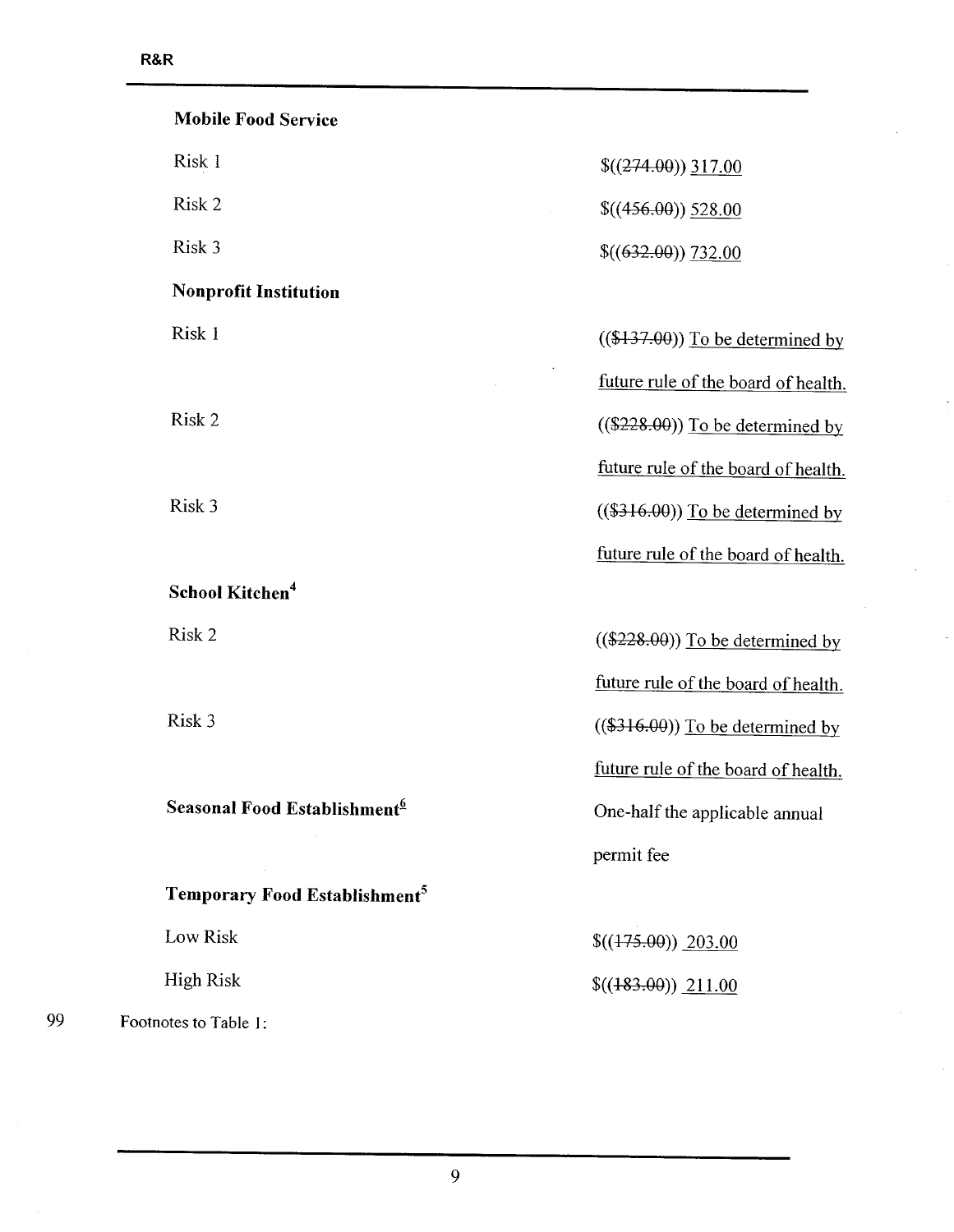| 100        | 1. All food establishment permit fees set forth in this table are annual fees, except those        |
|------------|----------------------------------------------------------------------------------------------------|
| 101        | for temporary food establishments (including temporary nonprofit institution food                  |
| 102        | establishments) and seasonal food establishments.                                                  |
| 103        | 2. General food service includes a grocery store or bakery offering seating for on-site            |
| 104        | consumption of food.                                                                               |
| 105        | 3. A bakery or grocery store offering seating for on-site consumption of food shall be             |
| 106        | classified as a general food service establishment.                                                |
| 107        | 4. A school kitchen is designated as either Risk 2 or Risk 3, not Risk 1.                          |
| 108        | 5. A temporary food establishment is designated as either Low Risk or High Risk.                   |
| 109        | $((B))$ 6. The applicant for a seasonal food establishment permit, or a food establishment         |
| 110        | that is to be operated no longer than any period of six consecutive months, shall pay one-half the |
| <b>111</b> | applicable annual permit fee specified in Table $1((\frac{1}{2}abc)^{2})$ .                        |
|            |                                                                                                    |
| 112        | Part 3 - Permit Fee Schedule.                                                                      |
| 113        | Effective January 1, ((2007)) 2011, Through December 31, ((2007)) 2011.                            |
| 114        | The owner or operator of a food establishment subject to the permit requirement                    |
| 115        | of WAC 246-215-200 or Food Code Paragraph 8-301.11 shall pay to the health officer a               |
| 116        | food establishment permit fee as set forth in Table 1, based on the establishment type and         |
|            | the risk category for the establishment. Where more than one type of food establishment            |
| 117<br>118 | exists within or as part of another food establishment (for example, a bakery within a             |
| 119        | grocery store $((,))$ or a deli within a meat market), the owner or operator shall pay the         |
| 120        | permit fee for each applicable food establishment type; except that the owner or operator          |
| 121        | of a grocery store with no more than two checkout stands, ((or)) a general food                    |
| 122        | establishment with no more than two checkout stands and no more than twelve seats for              |

10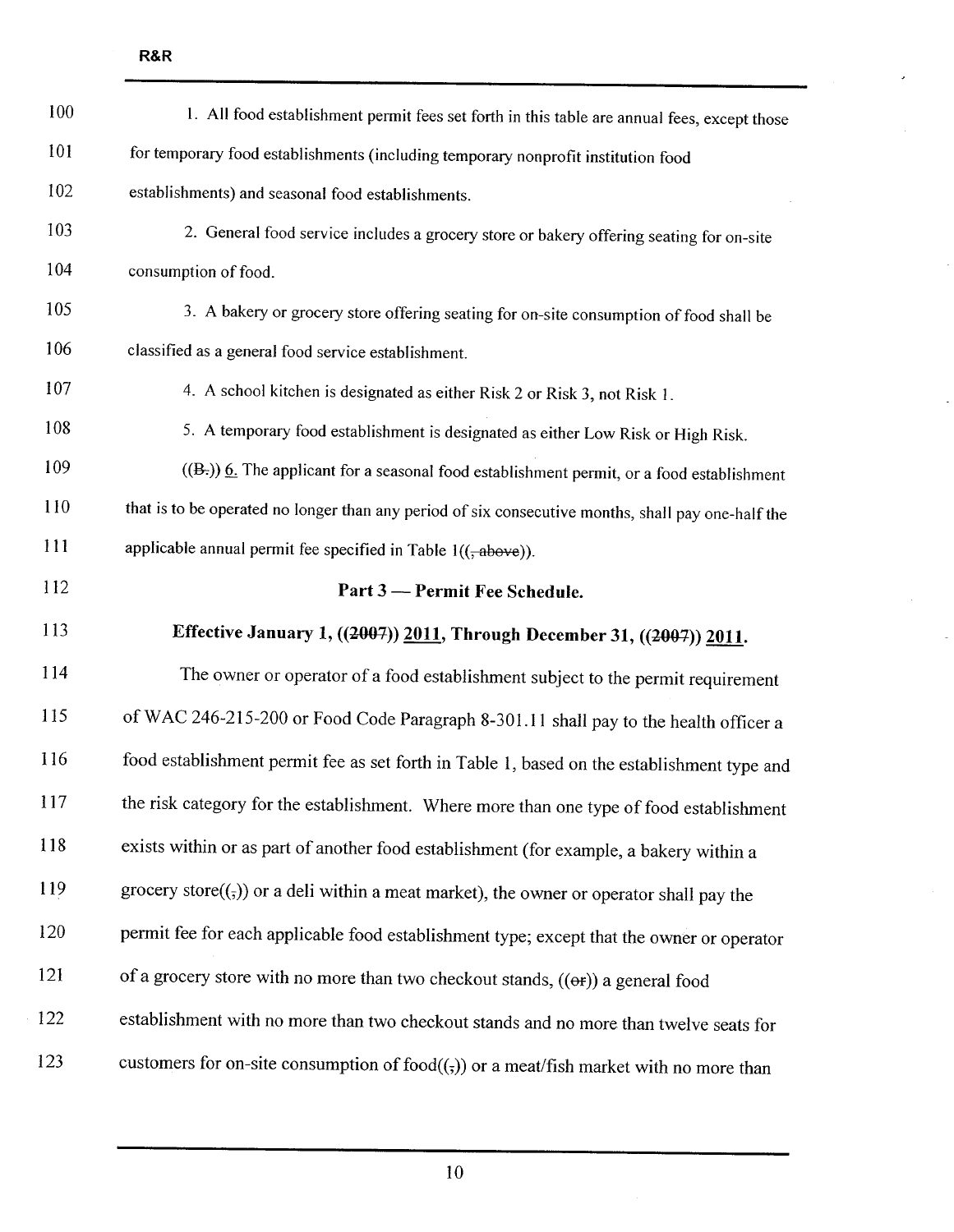124 two checkout stands shall pay only the highest applicable risk category permit fee 125 without being required to obtain a separate permit for each type of food handling activity 126 at the establishment. For purposes of this section, "highest applicable risk category 127 permit fee" means the fee corresponding to the highest risk category of food handling 128 activity at the establishment.

129

#### TABLE 1

130

### Food Establishment Categories and Permit Fees

| <b>Type of Food Establishment</b>        | Applicable Fee' |        |                      |  |  |
|------------------------------------------|-----------------|--------|----------------------|--|--|
| <b>General Food Service</b> <sup>2</sup> |                 |        |                      |  |  |
| <b>Seating Capacity</b>                  | $0 - 12$        | Risk 1 | $$(288.00)$ 332.00   |  |  |
| <b>Seating Capacity</b>                  | $0 - 12$        | Risk 2 | $$(479.00)$ 554.00   |  |  |
| <b>Seating Capacity</b>                  | $0 - 12$        | Risk 3 | $$((663.00))$ 768.00 |  |  |
| <b>Seating Capacity</b>                  | $13 - 50$       | Risk 1 | $$(291.00)$ 336.00   |  |  |
| Seating Capacity                         | $13 - 50$       | Risk 2 | $$(486.00)$ 562.00   |  |  |
| <b>Seating Capacity</b>                  | $13 - 50$       | Risk 3 | \$(401.00) \$10.00   |  |  |
| <b>Seating Capacity</b>                  | $51 - 150$      | Risk 1 | $$(298.00)$ 344.00   |  |  |
| <b>Seating Capacity</b>                  | $51 - 150$      | Risk 2 | \$((511.00)) 590.00  |  |  |
| <b>Seating Capacity</b>                  | $51 - 150$      | Risk 3 | $$(748.00)$ $$(5.00$ |  |  |
| <b>Seating Capacity</b>                  | $151 - 250$     | Risk 1 | $$(309.00)$ 357.00   |  |  |
| <b>Seating Capacity</b>                  | $151 - 250$     | Risk 2 | \$((522.00)) 604.00  |  |  |
| Seating Capacity                         | $151 - 250$     | Risk 3 | $$(793.00)$ $917.00$ |  |  |
| <b>Seating Capacity</b>                  | over 250        | Risk 1 | $$(321.00)$ 371.00   |  |  |
| <b>Seating Capacity</b>                  | over 250        | Risk 2 | \$((525.00)) 607.00  |  |  |

 $\hat{\mathbf{v}}$ 

Ť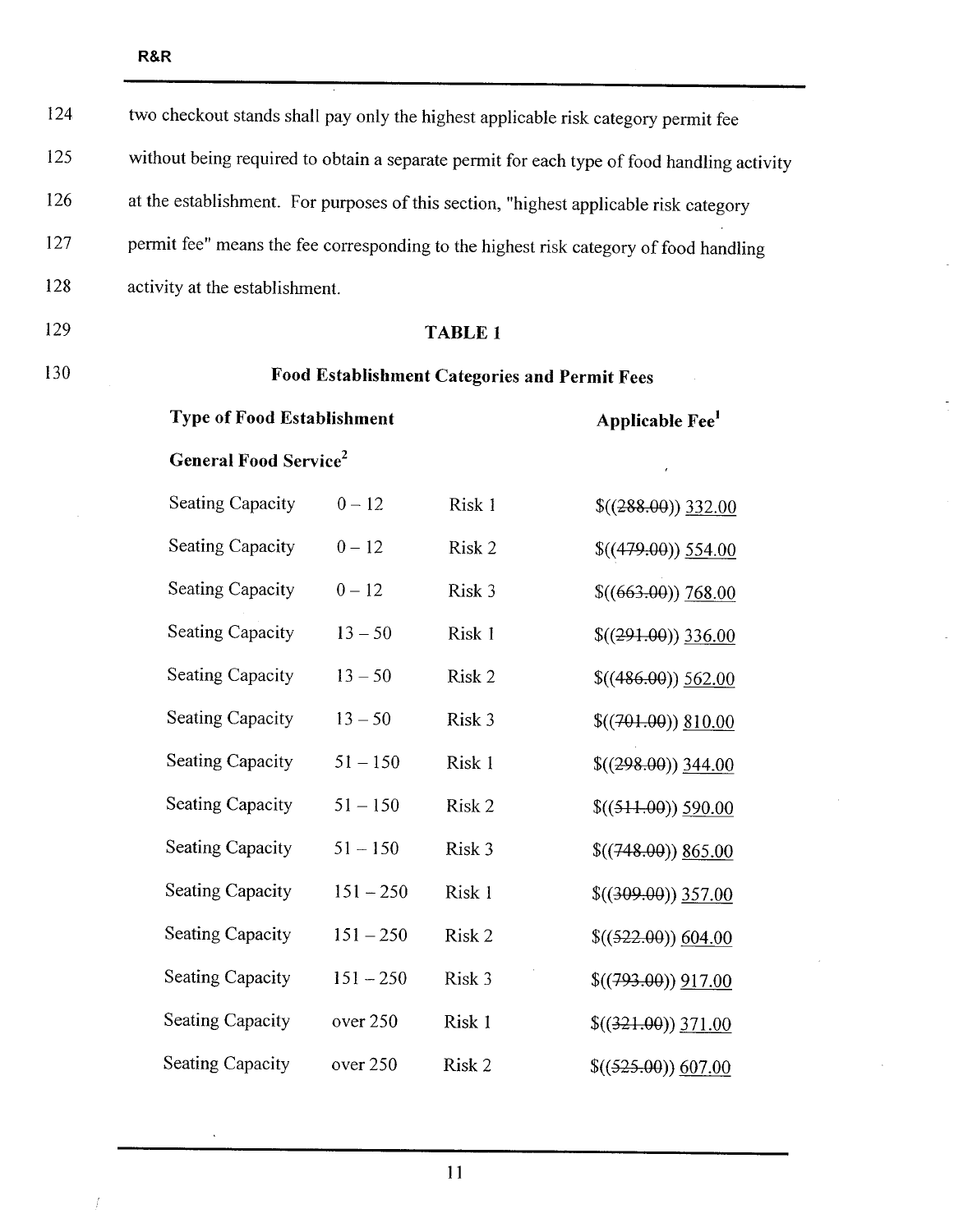| Seating Capacity over 250                        | Risk 3 | \$(828.00) 959.00                  |
|--------------------------------------------------|--------|------------------------------------|
| <b>Limited Food Service</b>                      |        | $\$((288.00))$ 332.00              |
| Bakery – No customer seating <sup>3</sup>        |        |                                    |
| Risk 1                                           |        | $$(288.00)$ 332.00                 |
| Risk 2                                           |        | $\$((479.00))\ 554.00$             |
| Risk 3                                           |        | \$(663.00) 768.00                  |
| <b>Bed and Breakfast Operation</b>               |        | $$(288.00)$ 332.00                 |
| Grocery Store – No customer seating <sup>3</sup> |        |                                    |
| Risk 1                                           |        | $$(288.00)$ 332.00                 |
| Risk 2                                           |        | $$(479.00)$ 554.00                 |
| $((Risk-3)$                                      |        | \$663.00)                          |
| <b>Catering operation</b>                        |        |                                    |
| Risk 1                                           |        | $$(288.00)$ 332.00                 |
| Risk 2                                           |        | \$(470.00) 554.00                  |
| Risk 3                                           |        | \$(663.00) 768.00                  |
| <b>Meat/Fish Market</b>                          |        | \$((540.00)) 625.00                |
| <b>Vending Machine</b>                           |        | $$(288.00)$ 332.00                 |
| <b>Mobile Food Service</b>                       |        |                                    |
| Risk 1                                           |        | $$(288.00)$ 332.00                 |
| Risk 2                                           |        | \$(479.00) 554.00                  |
| Risk 3                                           |        | \$(663.00) 768.00                  |
| <b>Nonprofit Institution</b>                     |        |                                    |
| Risk 1                                           |        | $((\$144.00))$ To be determined by |

 $\overline{a}$ 

 $\ddot{\phantom{a}}$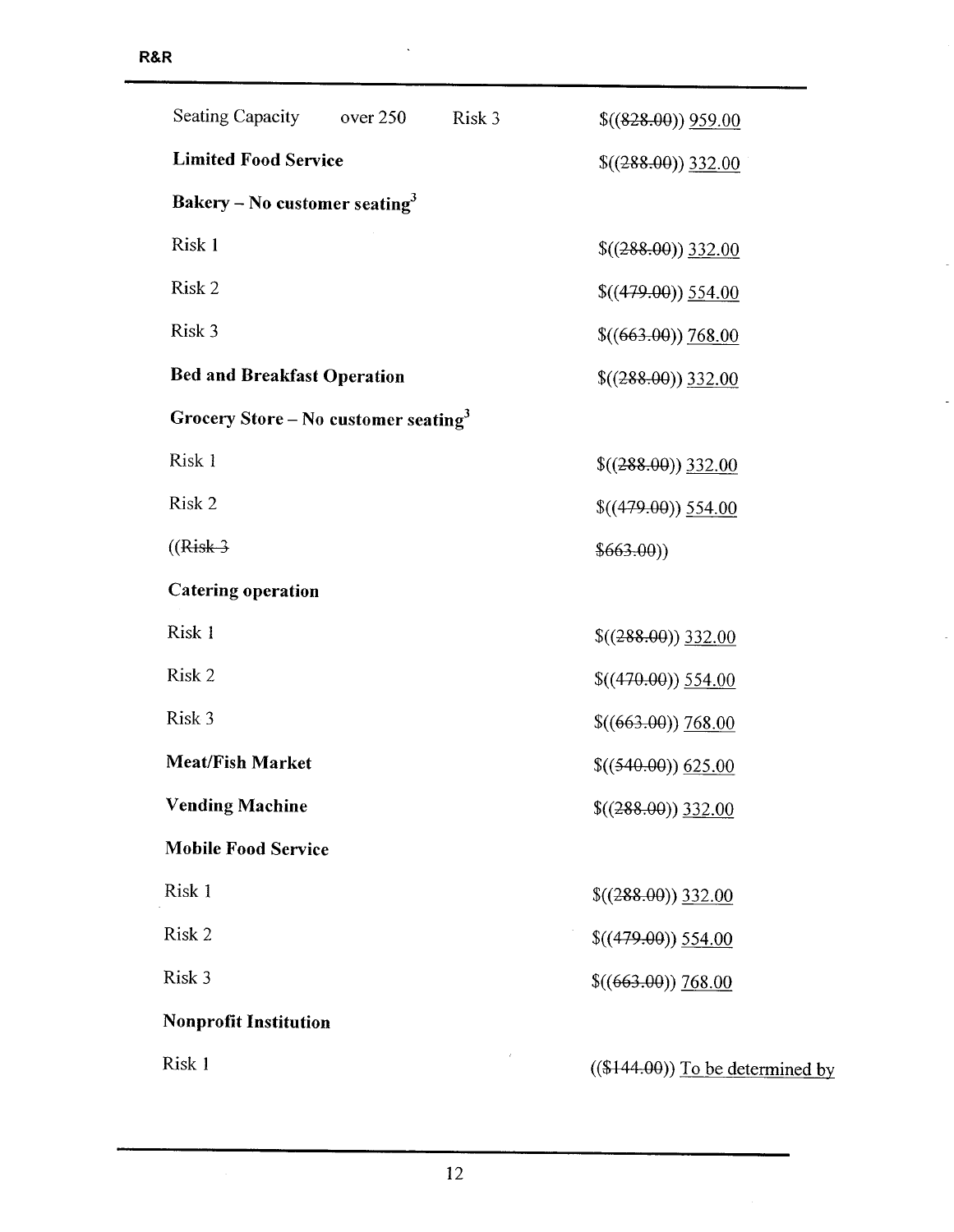|     |                                                                                             | future rule of the board of health. |
|-----|---------------------------------------------------------------------------------------------|-------------------------------------|
|     | Risk 2                                                                                      | $((\$240.00))$ To be determined by  |
|     |                                                                                             | future rule of the board of health. |
|     | Risk 3                                                                                      | $((\$332.00))$ To be determined by  |
|     |                                                                                             | future rule of the board of health. |
|     | School Kitchen <sup>4</sup>                                                                 |                                     |
|     | Risk 2                                                                                      | $((\$240.00))$ To be determined by  |
|     |                                                                                             | future rule of the board of health. |
|     | Risk 3                                                                                      | $((\$332.00))$ To be determined by  |
|     |                                                                                             | future rule of the board of health. |
|     | Seasonal Food Establishment <sup>6</sup>                                                    | One-half the applicable annual      |
|     |                                                                                             | permit fee                          |
|     | Temporary Food Establishment <sup>5</sup>                                                   |                                     |
|     | Low Risk                                                                                    | $$(475.00)$ 213.00                  |
|     | <b>High Risk</b>                                                                            | \$(483.00) 221.00                   |
| 131 | Footnotes to Table 1:                                                                       |                                     |
| 132 | 1. All food establishment permit fees set forth in this table are annual fees, except those |                                     |
| 133 | for temporary food establishments (including temporary nonprofit institution food           |                                     |
| 134 | establishments) and seasonal food establishments.                                           |                                     |
| 135 | 2. General food service includes a grocery store or bakery offering seating for on-site     |                                     |
| 136 | consumption of food.                                                                        |                                     |
| 137 | 3. A bakery or grocery store offering seating for on-site consumption of food shall be      |                                     |
| 138 | classified as a general food service establishment.                                         |                                     |
| 139 | 4. A school kitchen is designated as either Risk 2 or Risk 3, not Risk 1.                   |                                     |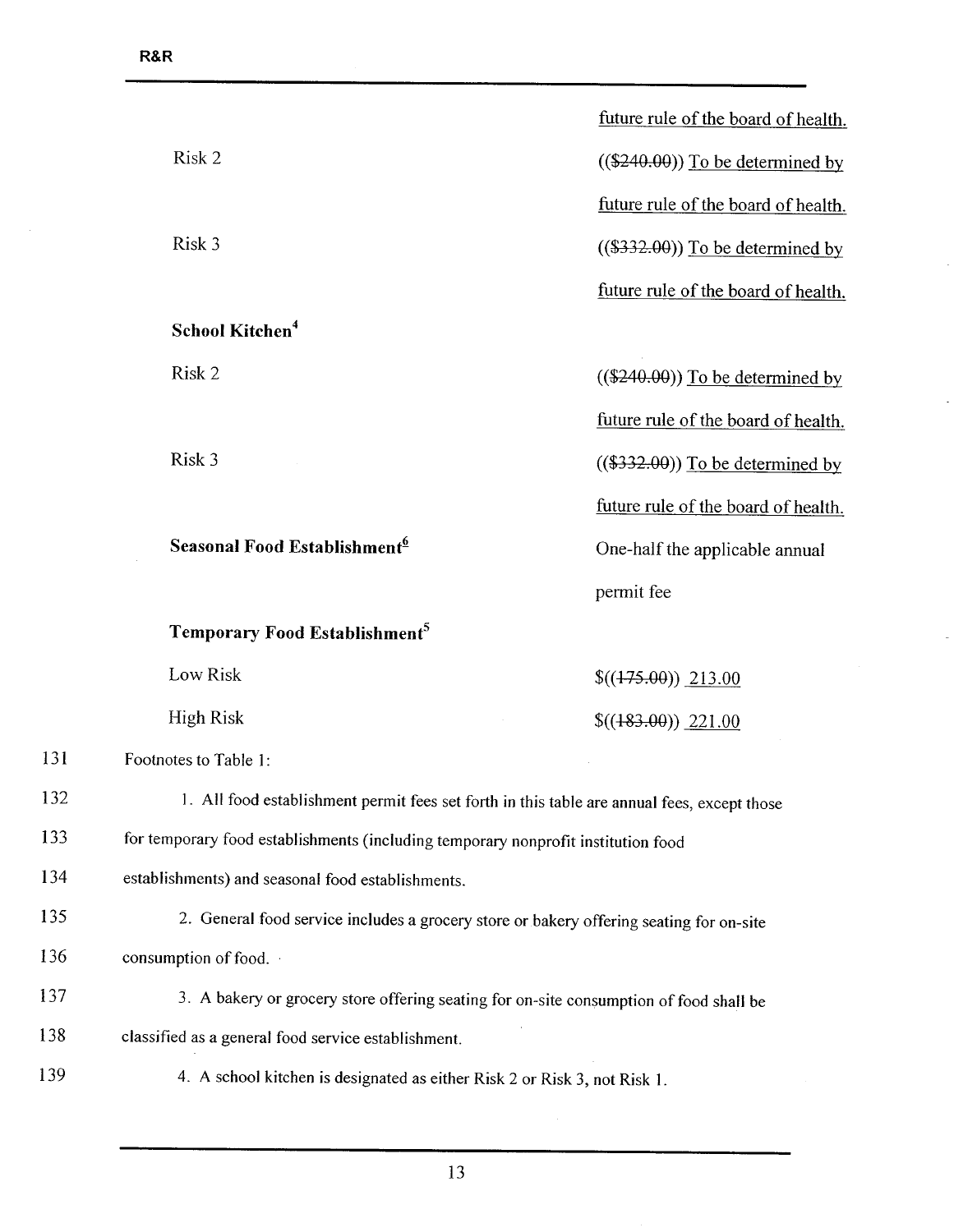| 140 | 5. A temporary food establishment is designated as either Low Risk or High Risk.                                            |
|-----|-----------------------------------------------------------------------------------------------------------------------------|
| 141 | $((B))$ 6. The applicant for a seasonal food establishment permit, or a food establishment                                  |
| 142 | that is to be operated no longer than any period of six consecutive months, shall pay one-half the                          |
| 143 | applicable annual permit fee specified in Table $1((\frac{1}{2}above))$ .                                                   |
| 144 | Part 4 – Permit Fee Schedule.                                                                                               |
| 145 | Effective January 1, ((2008)) 2012, and Thereafter.                                                                         |
| 146 | The owner or operator of a food establishment subject to the permit requirement                                             |
| 147 | of WAC 246-215-200 or Food Code Paragraph 8-301.11 shall pay to the health officer a                                        |
| 148 | food establishment permit fee as set forth in Table 1, based on the establishment type and                                  |
| 149 | the risk category for the establishment. Where more than one type of food establishment                                     |
| 150 | exists within or as part of another food establishment (for example, a bakery within a                                      |
| 151 | grocery store( $(\overline{\cdot},\overline{\cdot})$ ) or a deli within a meat market), the owner or operator shall pay the |
| 152 | permit fee for each applicable food establishment type; except that the owner or operator                                   |
| 153 | of a grocery store with no more than two checkout stands, ((or)) a general food                                             |
| 154 | establishment with no more than two checkout stands and no more than twelve seats for                                       |
| 155 | customers for on-site consumption of food $((\tau))$ or a meat/fish market with no more than                                |
| 156 | two checkout stands shall pay only the highest applicable risk category permit fee                                          |
| 157 | without being required to obtain a separate permit for each type of food handling activity                                  |
| 158 | at the establishment. For purposes of this section, "highest applicable risk category                                       |
| 159 | permit fee" means the fee corresponding to the highest risk category of food handling                                       |
| 160 | activity at the establishment.                                                                                              |
| 161 | <b>TABLE 1</b>                                                                                                              |
|     |                                                                                                                             |

162 Food Establishment Categories and Permit Fees

14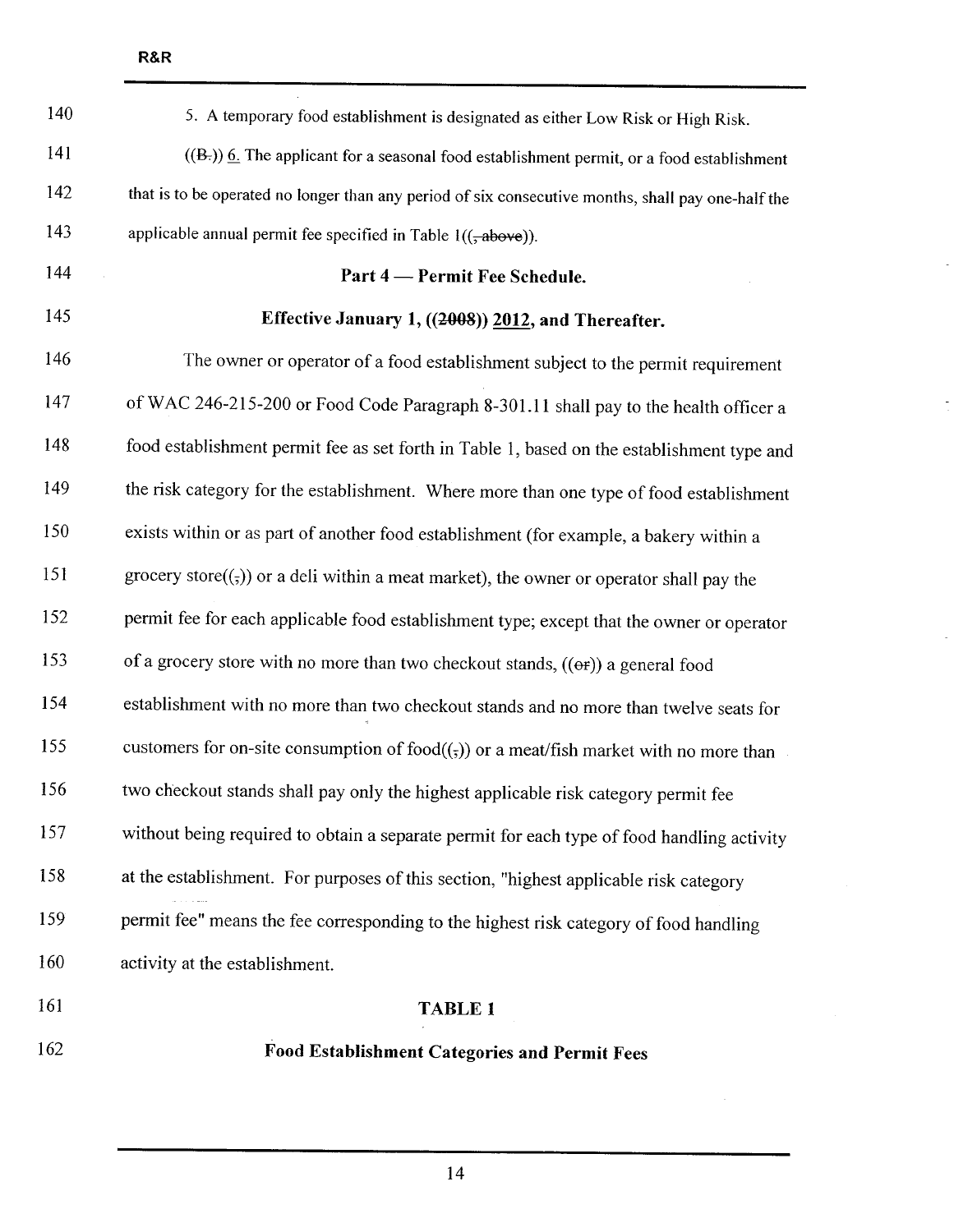# Type of Food Establishment  $\qquad \qquad$  Applicable Fee $^1$

## General Food Service<sup>2</sup>

| Seating Capacity                          | $0 - 12$          | Risk 1 | \$(302.00) 350.00    |  |
|-------------------------------------------|-------------------|--------|----------------------|--|
| <b>Seating Capacity</b>                   | $0 - 12$          | Risk 2 | \$((503.00)) 583.00  |  |
| <b>Seating Capacity</b>                   | $0 - 12$          | Risk 3 | $$(697.00)$ 808.00   |  |
| <b>Seating Capacity</b>                   | $13 - 50$         | Risk 1 | \$(306.00)) 354.00   |  |
| <b>Seating Capacity</b>                   | $13 - 50$         | Risk 2 | \$((510.00)) 591.00  |  |
| <b>Seating Capacity</b>                   | $13 - 50$         | Risk 3 | $$(736.00)$ 852.00   |  |
| <b>Seating Capacity</b>                   | $51 - 150$        | Risk 1 | \$(412.00) 362.00    |  |
| <b>Seating Capacity</b>                   | $51 - 150$        | Risk 2 | \$((536.00)) 621.00  |  |
| <b>Seating Capacity</b>                   | $51 - 150$        | Risk 3 | \$(785.00) 911.00    |  |
| <b>Seating Capacity</b>                   | $151 - 250$       | Risk 1 | \$(324.00) 376.00    |  |
| <b>Seating Capacity</b>                   | $151 - 250$       | Risk 2 | $$((548.00))$ 635.00 |  |
| <b>Seating Capacity</b>                   | $151 - 250$       | Risk 3 | \$(833.00) 965.00    |  |
| <b>Seating Capacity</b>                   | over 250          | Risk 1 | $$(337.00)$ 390.00   |  |
| <b>Seating Capacity</b>                   | over 250          | Risk 2 | $$((552.00))$ 639.00 |  |
| <b>Seating Capacity</b>                   | over 250          | Risk 3 | \$(870.00) 1,009.00  |  |
| <b>Limited Food Service</b>               |                   |        | \$(302.00) 350.00    |  |
| Bakery – No customer seating <sup>3</sup> |                   |        |                      |  |
| Risk 1                                    |                   |        | \$(302.00) 350.00    |  |
| Risk 2                                    |                   |        | \$((503.00)) 583.00  |  |
| Risk 3                                    |                   |        | $$(697.00))$ 808.00  |  |
| <b>Bed and Breakfast Operation</b>        | \$(302.00) 350.00 |        |                      |  |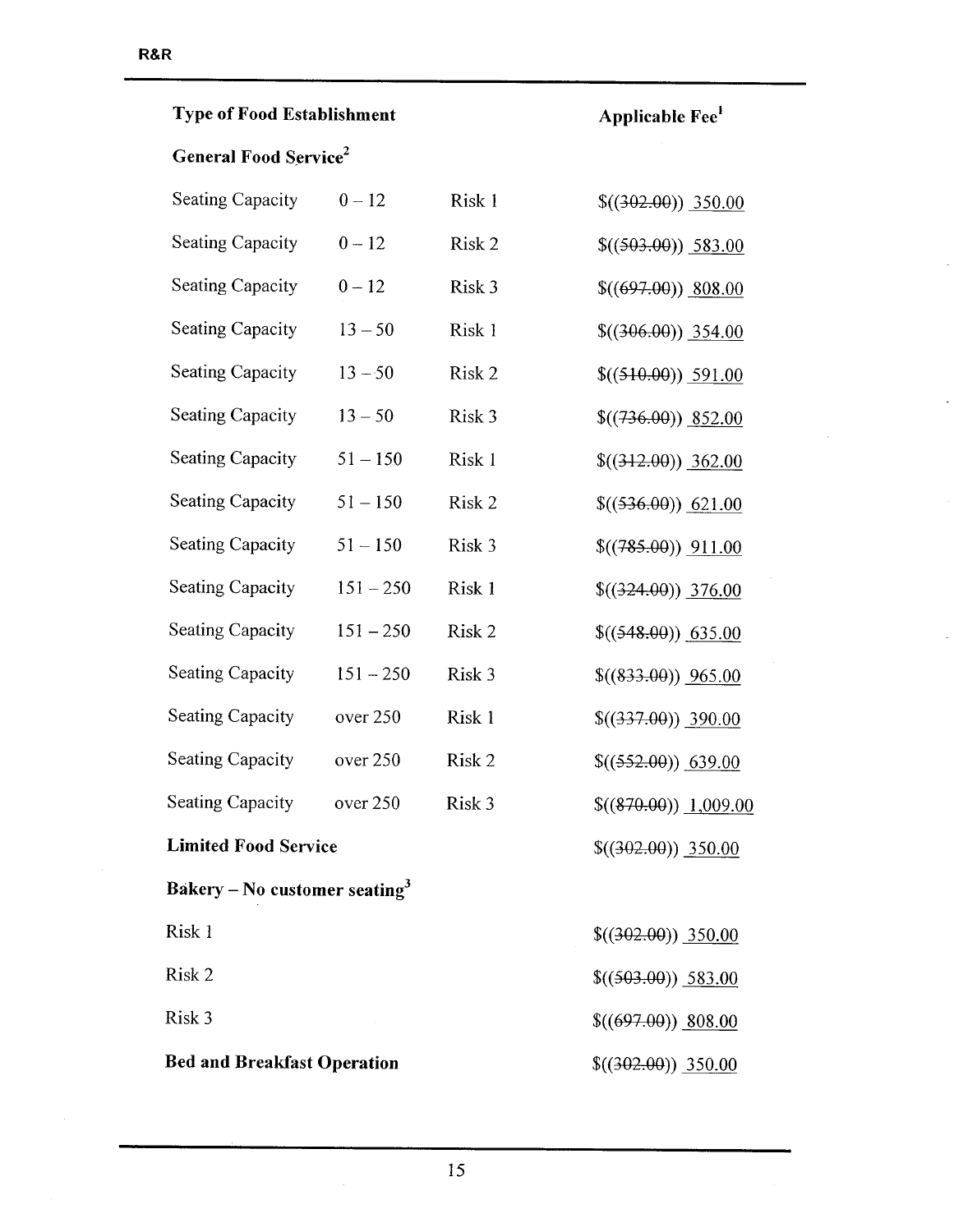| Grocery Store – No customer seating <sup>3</sup> |                                     |
|--------------------------------------------------|-------------------------------------|
| Risk 1                                           | \$(302.00) 350.00                   |
| Risk 2                                           | \$((503.00)) 583.00                 |
| $((Risk-3)$                                      | \$697.00)                           |
| <b>Catering operation</b>                        |                                     |
| Risk 1                                           | $$(302.00)$ 350.00                  |
| Risk 2                                           | \$((503.00)) 583.00                 |
| Risk 3                                           | $$(697.00) \underline{808.00}$      |
| <b>Meat/Fish Market</b>                          | \$((567.00)) 657.00                 |
| <b>Vending Machine</b>                           | $$(402.00)$ 350.00                  |
| <b>Mobile Food Service</b>                       |                                     |
| Risk 1                                           | $$(302.00)$ 350.00                  |
| Risk 2                                           | \$((503.00)) 583.00                 |
| Risk 3                                           | $$(697.00)$ 808.00                  |
| <b>Nonprofit Institution</b>                     |                                     |
| Risk 1                                           | $((\$151.00))$ To be determined by  |
|                                                  | future rule of the board of health. |
| Risk 2                                           | $((\$252.00))$ To be determined by  |
|                                                  | future rule of the board of health. |
| Risk 3                                           | $((\$348.00))$ To be determined by  |
|                                                  | future rule of the board of health. |
| School Kitchen <sup>4</sup>                      |                                     |

Risk 2 ((\$252.00)) To be determined by

 $\ddot{\phantom{0}}$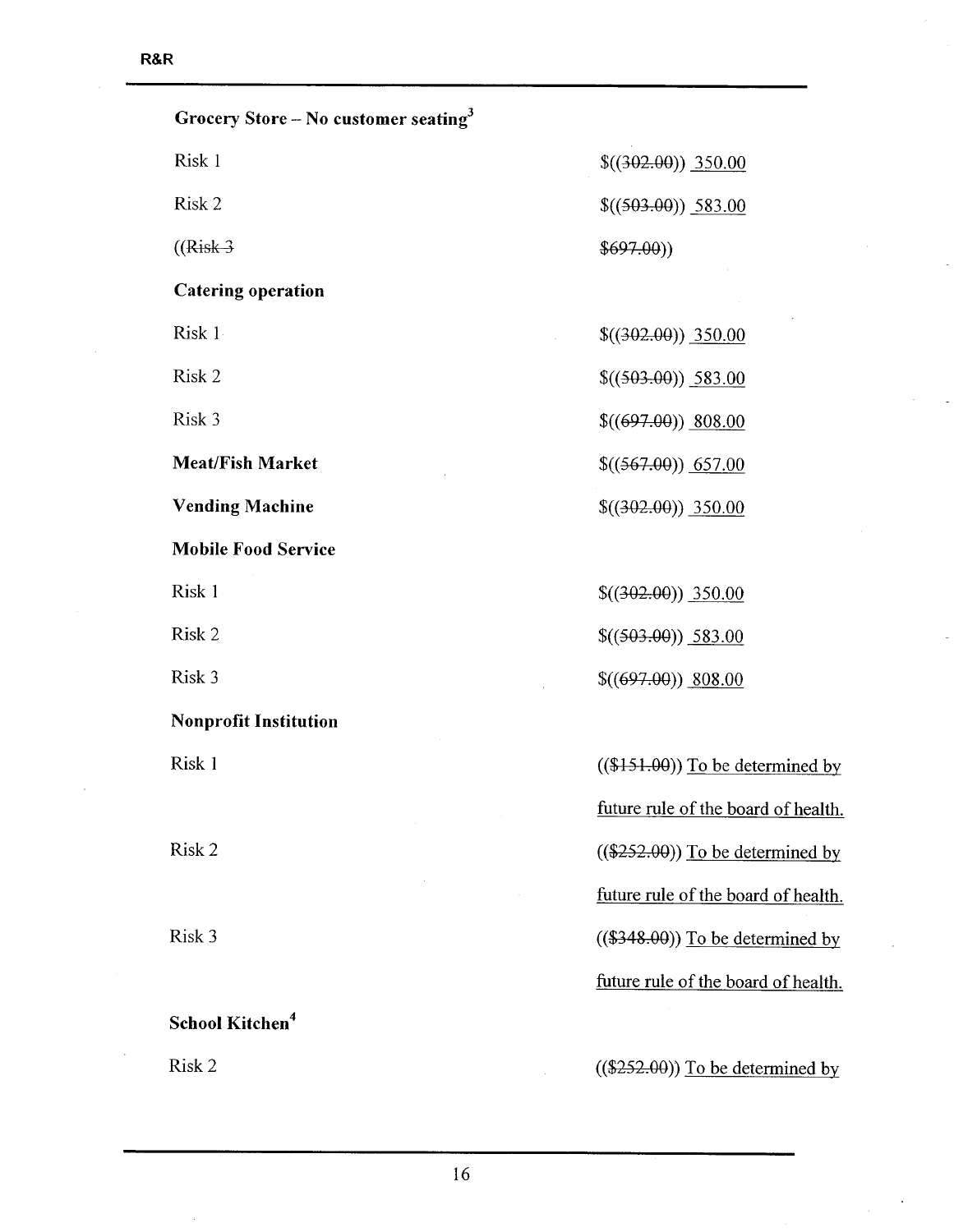$168$ 

178

179

|     |                                                                                                    | future rule of the board of health. |
|-----|----------------------------------------------------------------------------------------------------|-------------------------------------|
|     | Risk 3                                                                                             | $((\$348.00))$ To be determined by  |
|     |                                                                                                    | future rule of the board of health. |
|     | Seasonal Food Establishment <sup>6</sup>                                                           | One-half the applicable annual      |
|     |                                                                                                    | permit fee                          |
|     | Temporary Food Establishment <sup>5</sup>                                                          |                                     |
|     | Low Risk                                                                                           | \$(493.00) 224.00                   |
|     | <b>High Risk</b>                                                                                   | \$(201.00) 233.00                   |
| 163 | Footnotes to Table 1:                                                                              |                                     |
| 164 | 1. All food establishment permit fees set forth in this table are annual fees, except those        |                                     |
| 165 | for temporary food establishments (including temporary nonprofit institution food                  |                                     |
| 166 | establishments) and seasonal food establishments.                                                  |                                     |
| 167 | 2. General food service includes a grocery store or bakery offering seating for on-site            |                                     |
| 168 | consumption of food.                                                                               |                                     |
| 169 | 3. A bakery or grocery store offering seating for on-site consumption of food shall be             |                                     |
| 170 | classified as a general food service establishment.                                                |                                     |
| 171 | 4. A school kitchen is designated as either Risk 2 or Risk 3, not Risk 1.                          |                                     |
| 172 | 5. A temporary food establishment is designated as either Low Risk or High Risk.                   |                                     |
| 173 | $((Bz))$ 6. The applicant for a seasonal food establishment permit, or a food establishment        |                                     |
| 174 | that is to be operated no longer than any period of six consecutive months, shall pay one-half the |                                     |
| 175 | applicable annual permit fee specified in Table 1, above.                                          |                                     |
| 176 | SECTION 4. R&R 05-05, Sections 15, 21, 35, 36, 37, 38, 39 and 40, and BOH                          |                                     |
| 177 | 2.10.040 are each hereby amended to read as follows:                                               |                                     |
| 178 | Plan review fees.                                                                                  |                                     |
| 179 | Part 1 - Plan Review Fees.                                                                         |                                     |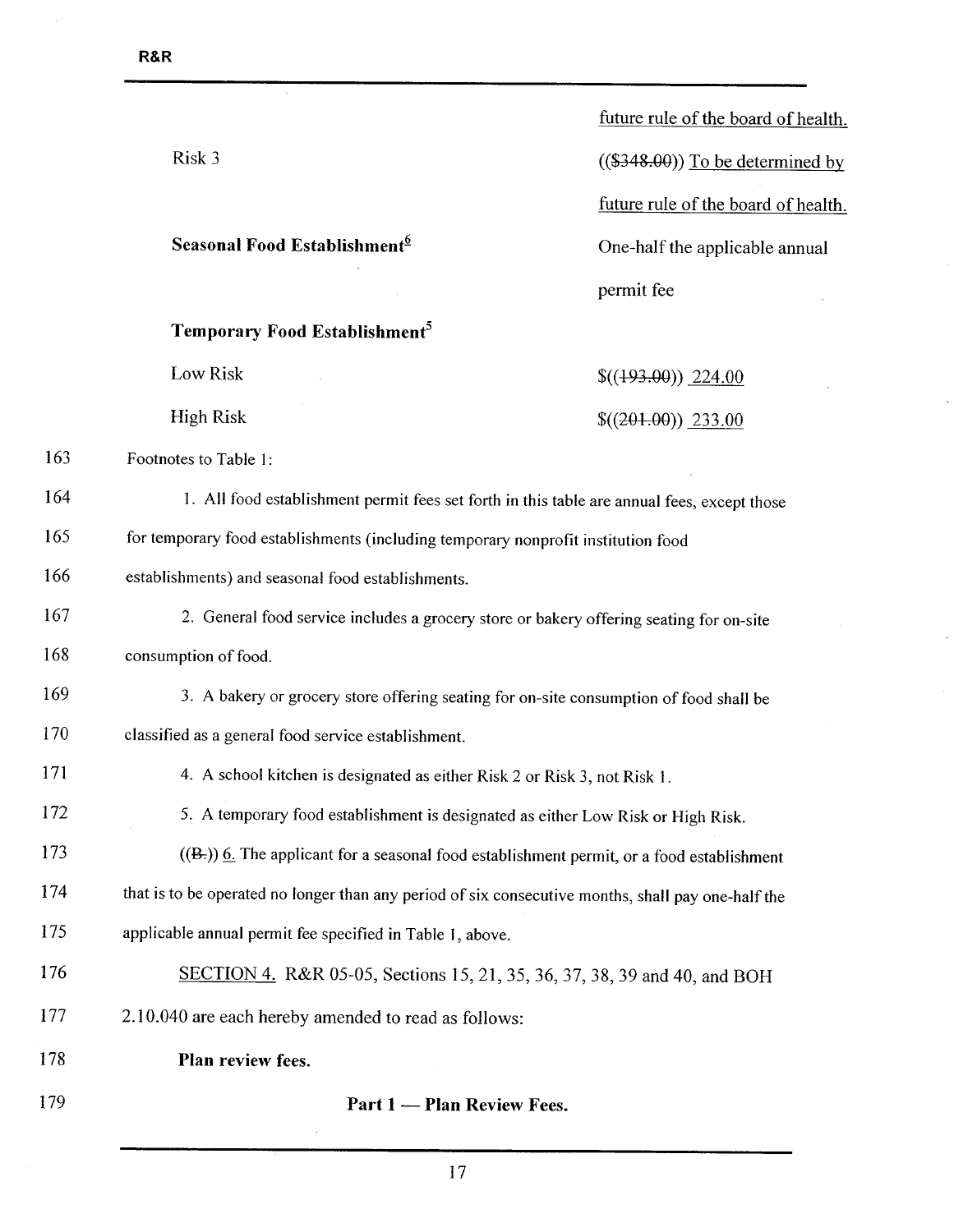| 180 | Effective Through December 31, ((2005)) 2009. |                                                                                           |                             |
|-----|-----------------------------------------------|-------------------------------------------------------------------------------------------|-----------------------------|
| 181 |                                               | The owner or operator of a food establishment shall pay to the health officer plan        |                             |
| 182 |                                               | review fees for reviewing plans and specifications, conducting preoperational inspections |                             |
| 183 |                                               | and providing consultation, as follows:                                                   |                             |
|     | A.                                            | New construction                                                                          | $((412.00))$ 694.00 base    |
|     |                                               |                                                                                           | fee plus $$173.00$ per hour |
|     |                                               |                                                                                           | for each hour after four    |
|     |                                               |                                                                                           | hours                       |
|     | <b>B.</b>                                     | Remodel                                                                                   | \$(359.00) 520.00 base      |
|     |                                               |                                                                                           | fee plus \$173.00 per hour  |
|     |                                               |                                                                                           | for each hour after three   |
|     |                                               |                                                                                           | hours                       |
|     | C.                                            | Two $((2))$ or more plan reviews for one                                                  | $$(255.00)$ 520.00 base     |
|     |                                               | facility                                                                                  | fee plus \$173.00 per hour  |
|     |                                               |                                                                                           | for each hour after four    |
|     |                                               |                                                                                           | hours                       |
|     | D.                                            | Plan resubmittal                                                                          | $((270.00))$ 173.00 per     |
|     |                                               |                                                                                           | hour                        |
|     | E.                                            | Subsequent ((pre-occupancies))                                                            | \$((100.00 per activity))   |
|     |                                               | $preoccupancies, on-site inspection ((prior to))$                                         | 347.00 base fee plus        |
|     |                                               | before plan submittal, or on-site inspection                                              | \$173.00 per hour for each  |
|     |                                               | when no plan review is required                                                           | hour after two hours        |
|     | F.                                            | Temporary food establishment (all categories)                                             | \$25 per review             |

J.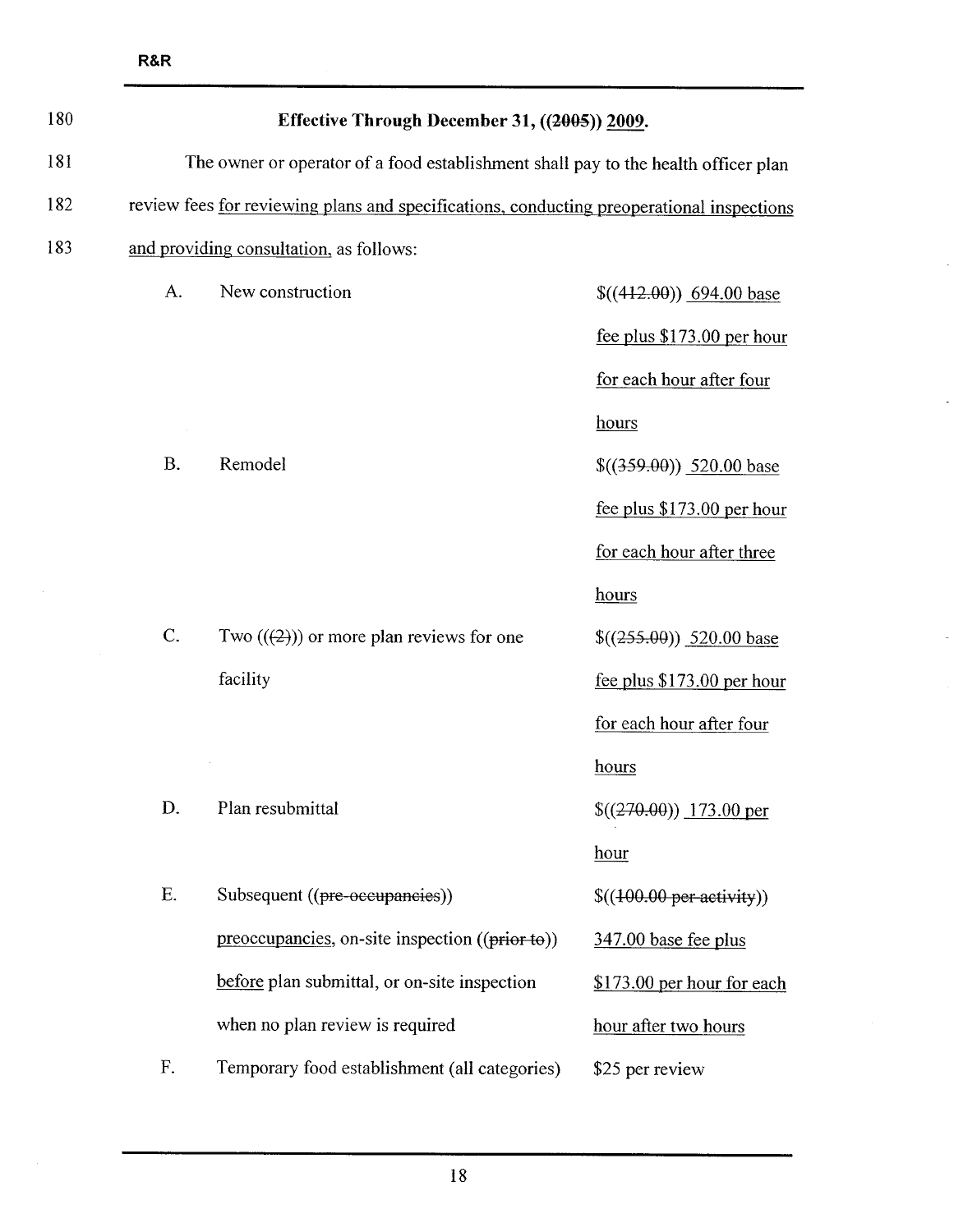|     | <b>R&amp;R</b> |                                                                                           |                             |
|-----|----------------|-------------------------------------------------------------------------------------------|-----------------------------|
|     | G.             | Change to mobile or limited food service                                                  | $$347.00$ base fee plus     |
|     |                | establishment                                                                             | \$173.00 per hour for each  |
|     |                |                                                                                           | hour after two hours        |
| 184 |                | Part 2 - Plan Review Fees.                                                                |                             |
| 185 |                | Effective January 1, ((2006)) 2010, Through December 31, ((2006)) 2010.                   |                             |
| 186 |                | The owner or operator of a food establishment shall pay to the health officer plan        |                             |
| 187 |                | review fees for reviewing plans and specifications, conducting preoperational inspections |                             |
| 188 |                | and providing consultation, as follows:                                                   |                             |
|     | A.             | New construction                                                                          | $$(432.00)$ 728.00 base     |
|     |                |                                                                                           | fee plus $$182.00$ per hour |
|     |                |                                                                                           | for each hour after four    |
|     |                |                                                                                           | hours                       |
|     | <b>B.</b>      | Remodel                                                                                   | $$(377.00)$ 546.00 base     |
|     |                |                                                                                           | fee plus $$182.00$ per hour |
|     |                |                                                                                           | for each hour after three   |
|     |                |                                                                                           | hours                       |
|     | C.             | Two $((2))$ or more plan reviews for one                                                  | $$(267.00)$ 546.00 base     |
|     |                | facility                                                                                  | fee plus \$182.00 per hour  |
|     |                |                                                                                           | for each hour after four    |
|     |                |                                                                                           | hours                       |
|     | D.             | Plan resubmittal                                                                          | $\$((283.00))$ 182.00 per   |
|     |                |                                                                                           | hour                        |
|     | E.             | Subsequent ((pre-occupancies))                                                            | \$((100.00 per activity))   |
|     |                |                                                                                           |                             |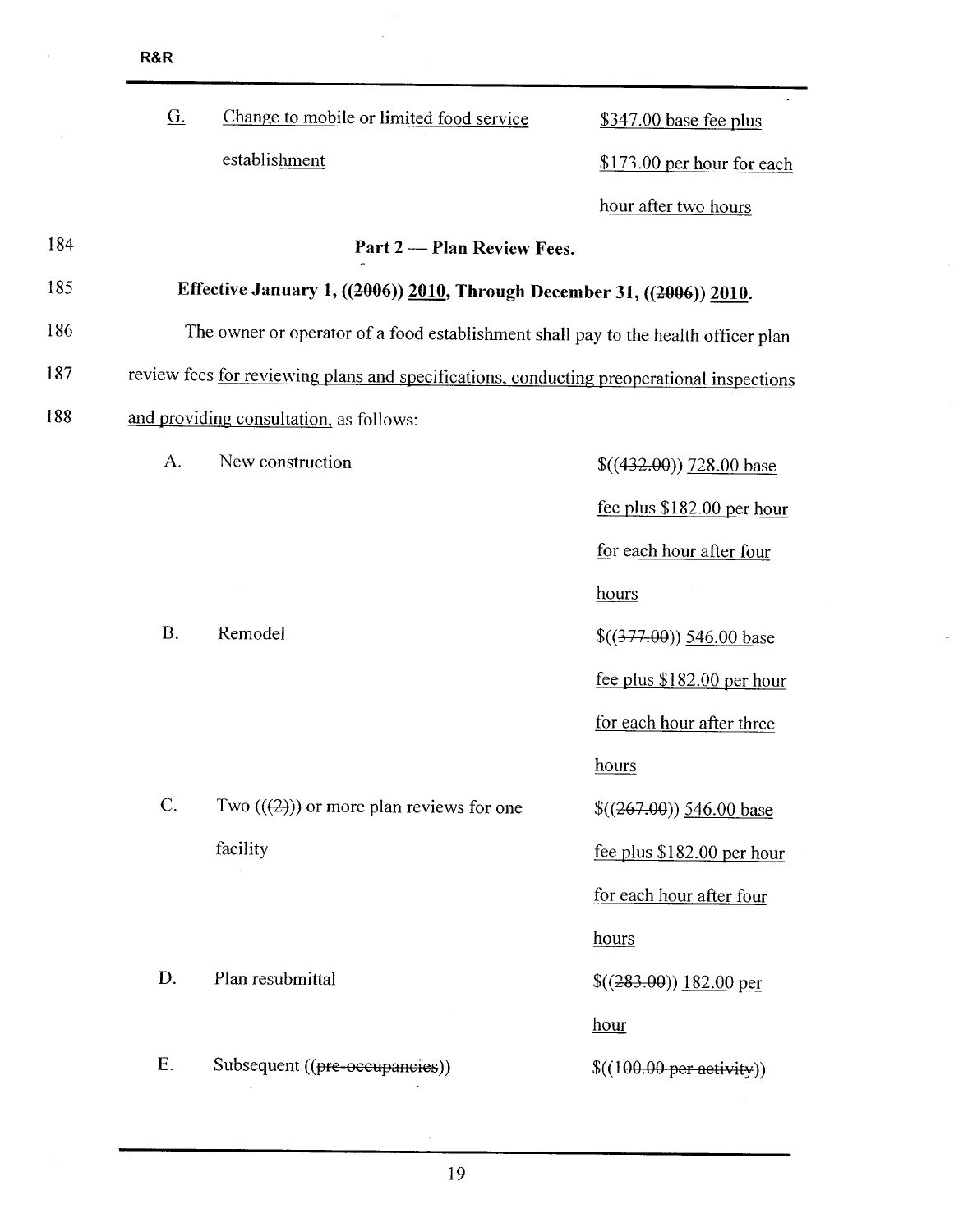l.

|     |                   | preoccupancies, on-site inspection ((prior to))                                           | $364.00$ base fee plus      |
|-----|-------------------|-------------------------------------------------------------------------------------------|-----------------------------|
|     |                   | before plan submittal, or on-site inspection                                              | \$182.00 per hour for each  |
|     |                   | when no plan review is required                                                           | hour after two hours        |
|     | F.                | Temporary food establishment (all categories)                                             | \$25.00 per review          |
|     | $\underline{G}$ . | Change to mobile or limited food service                                                  | $$364.00$ base fee plus     |
|     |                   | establishment                                                                             | \$182.00 per hour for each  |
|     |                   |                                                                                           | hour after two hours        |
| 189 |                   | Part 3 — Plan Review Fees.                                                                |                             |
| 190 |                   | Effective January 1, ((2007)) 2011, Through December 31, ((2007)) 2011.                   |                             |
| 191 |                   | The owner or operator of a food establishment shall pay to the health officer plan        |                             |
| 192 |                   | review fees for reviewing plans and specifications, conducting preoperational inspections |                             |
| 193 |                   | and providing consultation, as follows:                                                   |                             |
|     | A.                | New construction                                                                          | $\$(454.00)$ 764.00 base    |
|     |                   |                                                                                           | fee plus \$191.00 per hour  |
|     |                   |                                                                                           | for each hour after four    |
|     |                   |                                                                                           | hours                       |
|     | <b>B.</b>         | Remodel                                                                                   | $\$((396.00))$ 573.00 base  |
|     |                   |                                                                                           | fee plus \$191.00 per hour  |
|     |                   |                                                                                           | for each hour after three   |
|     |                   |                                                                                           | hours                       |
|     | C.                | Two $((2))$ or more plan reviews for one                                                  | $$(281.00)$ 573.00 base     |
|     |                   | facility                                                                                  | fee plus $$191.00$ per hour |
|     |                   |                                                                                           | for each hour after four    |

 $\bar{\mathcal{A}}$ 

÷,

 $\Delta$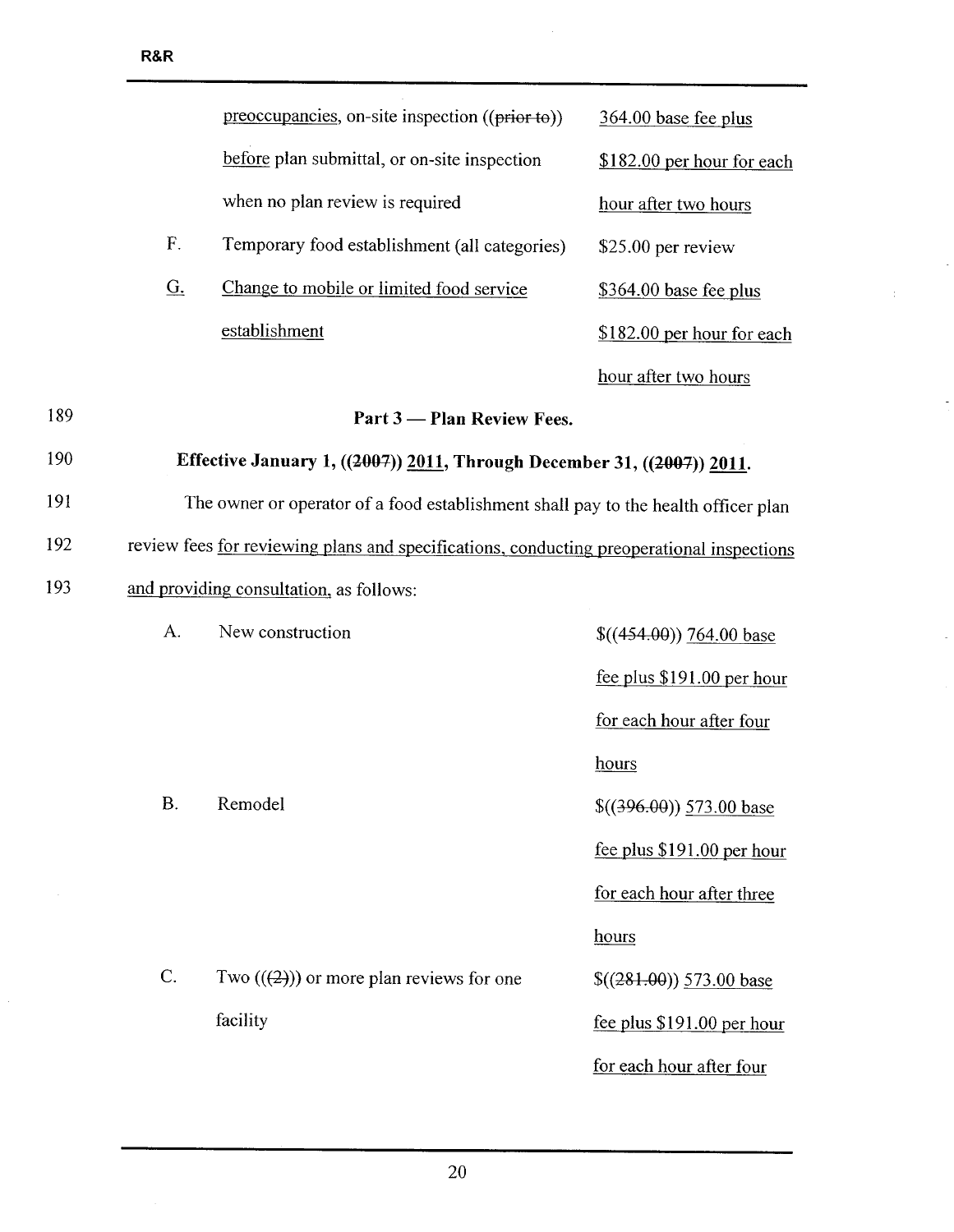$\hat{\boldsymbol{\beta}}$ 

|     |           |                                                                                           | hours                        |
|-----|-----------|-------------------------------------------------------------------------------------------|------------------------------|
|     | D.        | Plan resubmittal                                                                          | \$(297.00) 191.00 per        |
|     |           |                                                                                           | hour                         |
|     | E.        | Subsequent ((pre-occupancies))                                                            | \$((100.00 per activity))    |
|     |           | preoccupancies, on-site inspection ((prior to))                                           | 382.00 base fee plus         |
|     |           | before plan submittal, or on-site inspection                                              | \$191.00 per hour for each   |
|     |           | when no plan review is required                                                           | hour after two hours         |
|     | F.        | Temporary food establishment (all categories)                                             | \$25.00 per review           |
|     | <u>G.</u> | Change to mobile or limited food service                                                  | $$382.00$ base fee plus      |
|     |           | establishment                                                                             | \$191.00 per hour for each   |
|     |           |                                                                                           | hour after two hours         |
| 194 |           | Part 4 - Plan Review Fees.                                                                |                              |
| 195 |           | Effective January 1, ((2008)) 2012, and Thereafter.                                       |                              |
| 196 |           | The owner or operator of a food establishment shall pay to the health officer plan        |                              |
| 197 |           | review fees for reviewing plans and specifications, conducting preoperational inspections |                              |
| 198 |           | and providing consultation, as follows:                                                   |                              |
|     | A.        | New construction                                                                          | $$(477.00)$ $$04.00$ base    |
|     |           |                                                                                           | fee, plus \$201.00 per hour  |
|     |           |                                                                                           | for each hour after four     |
|     |           |                                                                                           | hours                        |
|     | B.        | Remodel                                                                                   | $\$((416.00))\,603.00\,base$ |
|     |           |                                                                                           | fee plus \$201.00 per hour   |
|     |           |                                                                                           | for each hour after three    |

 $\bar{z}$ 

 $\hat{\boldsymbol{\theta}}$ 

 $\hat{\boldsymbol{\gamma}}$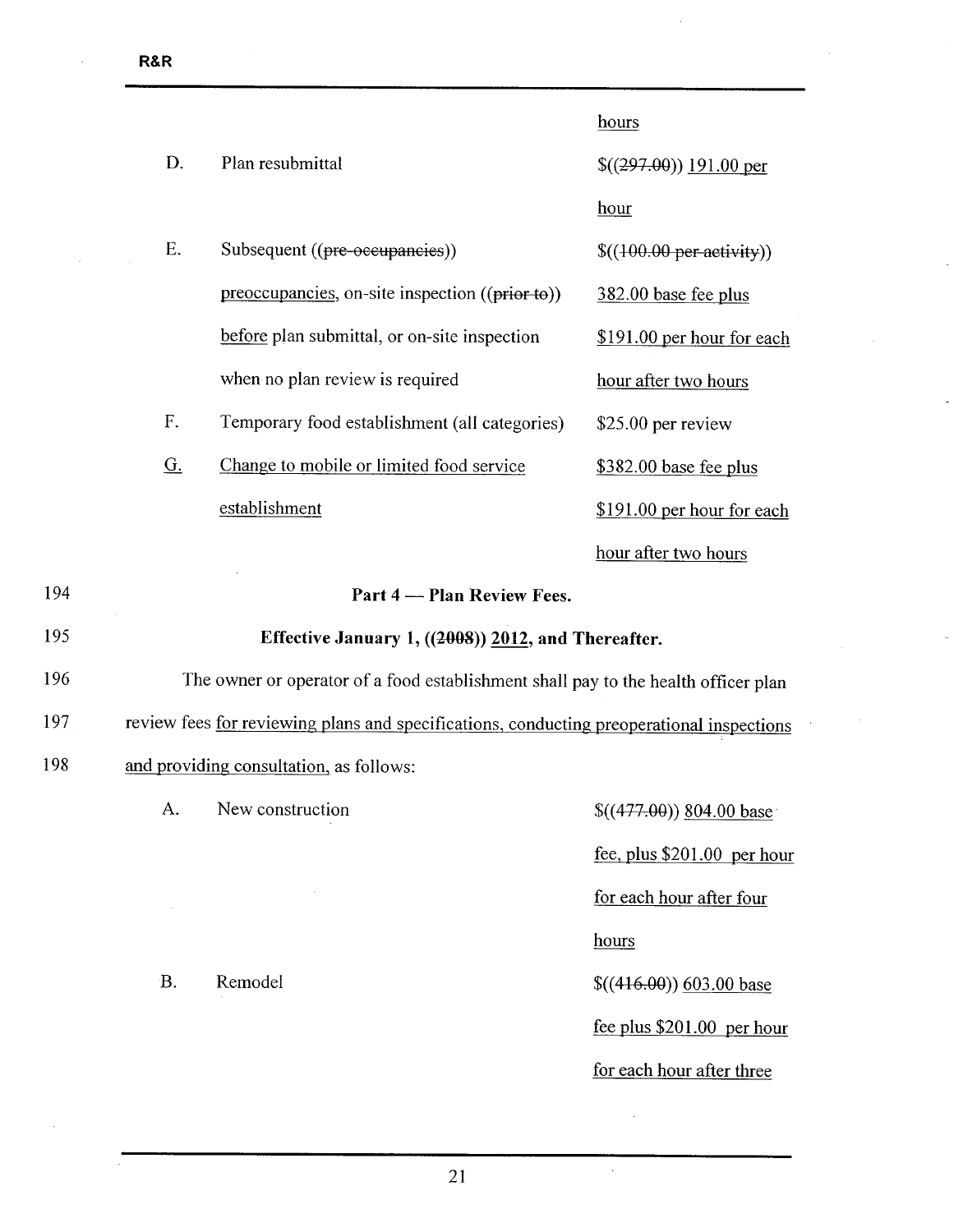$200$ 

203 applicable:

 $\bar{\mathcal{A}}$ 

|     |                   |                                                                                                                      | hours                       |
|-----|-------------------|----------------------------------------------------------------------------------------------------------------------|-----------------------------|
|     | C.                | Two $((2))$ or more plan reviews for one                                                                             | \$(295.00) 603.00 base      |
|     |                   | facility                                                                                                             | fee plus $$201.00$ per hour |
|     |                   |                                                                                                                      | for each hour after four    |
|     |                   |                                                                                                                      | hours                       |
|     | D.                | Plan resubmittal                                                                                                     | $\$(312.00)$ 201.00 per     |
|     |                   |                                                                                                                      | hour                        |
|     | E.                | Subsequent ((pre-occupancies))                                                                                       | \$((100.00 per activity))   |
|     |                   | preoccupancies, on-site inspection ((prior to))                                                                      | $402.00$ base fee plus      |
|     |                   | before plan submittal, or on-site inspection                                                                         | \$201.00 per hour for each  |
|     |                   | when no plan review is required                                                                                      | hour after two hours        |
|     | F.                | Temporary food establishment (all categories)                                                                        | \$25.00 per review          |
|     |                   |                                                                                                                      |                             |
|     | $\underline{G}$ . | Change to mobile or limited food service                                                                             | $$402.00$ base fee plus     |
|     |                   | establishment                                                                                                        | \$201.00 per hour for each  |
|     |                   |                                                                                                                      | hour after two hours        |
| 199 |                   | SECTION 5. R&R 05-05, Section 22, and BOH 2.10.050 are each hereby                                                   |                             |
| 200 |                   | amended to read as follows:                                                                                          |                             |
| 201 |                   | <b>Late fees.</b> Notwithstanding the provisions of $\underline{BOH}$ (( $\Theta$ )) chapter 2.06 (( $\Theta$ f this |                             |
| 202 |                   | eode)), the food establishment owner or operator shall pay the following late fees, as                               |                             |
| 203 | applicable:       |                                                                                                                      |                             |
|     | A.                | Annual permit fee payment delinquent by ten to                                                                       | $((25))$ Ten percent of     |
|     |                   | thirty days                                                                                                          | applicable permit fee.      |

J.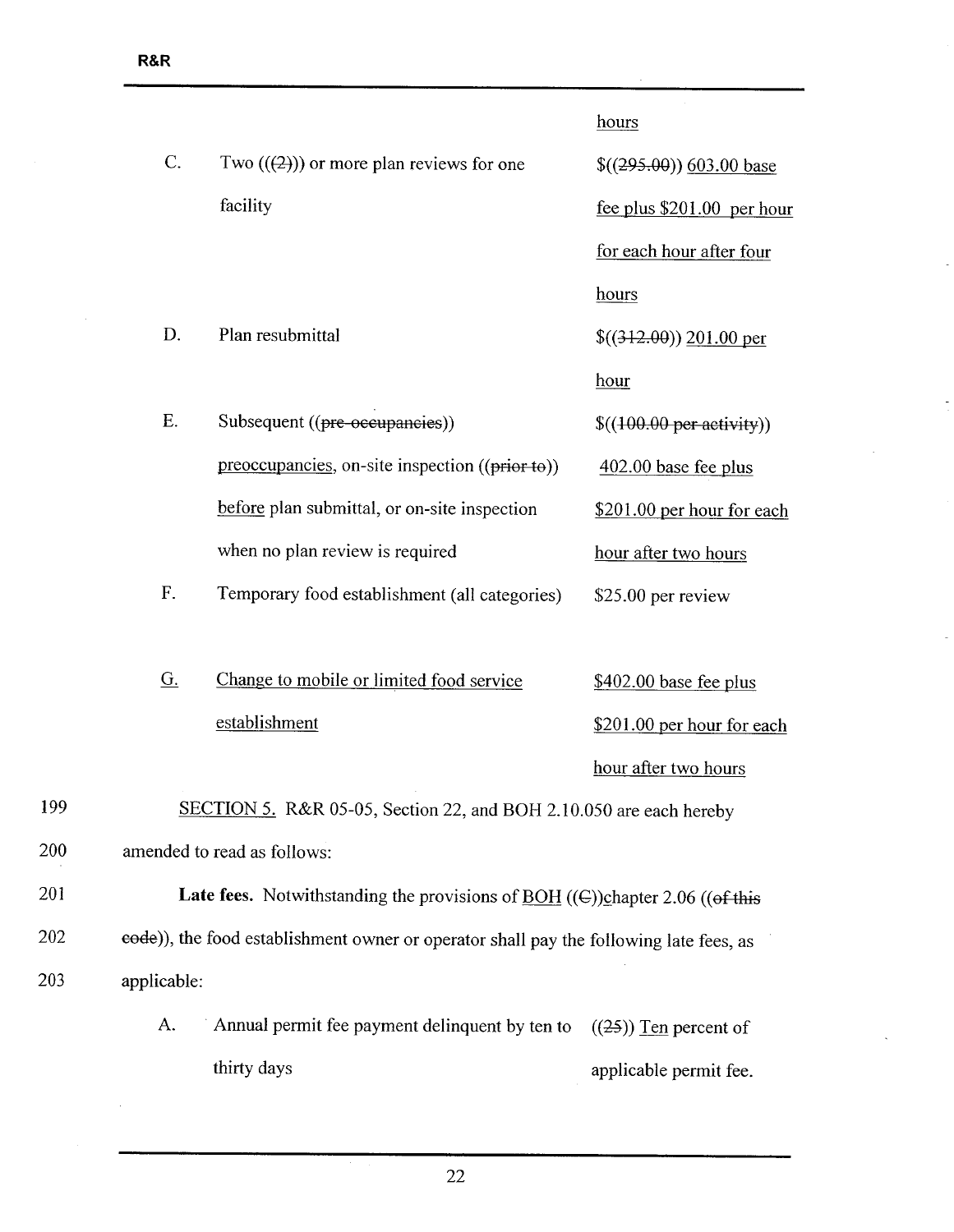R&R

| C.              | Annual permit fee payment delinquent by more    | Thirty percent of      |
|-----------------|-------------------------------------------------|------------------------|
|                 | than sixty days                                 | applicable permit fee. |
| D.              | Temporary food establishment permit             | \$25.00                |
|                 | application submitted nine to twelve days prior |                        |
|                 | to the event                                    |                        |
| $((\biguplus))$ | Temporary food establishment permit             | \$50.00                |
| Ε.              | application submitted three to eight days prior |                        |

to the event

- 204 SECTION 6. R&R 05-05, Sections 15, 23, 41, 42, 43, 44, 45 and 46, and BOH
- 205 2.10.060 are each hereby amended to read as follows:

| 206 | Occupational license and examination fees.                                         |                    |  |
|-----|------------------------------------------------------------------------------------|--------------------|--|
| 207 | Part 1 — Occupational License and Examination Fees.                                |                    |  |
| 208 | Effective Through December 31, ((2005)) 2009.                                      |                    |  |
| 209 | The occupational license or examination applicant shall pay the following fees, as |                    |  |
| 210 | applicable, at the time of application submittal for the license or examination:   |                    |  |
|     | A.<br>Meat cutter's license exam                                                   | $$(72.00)$ $$4.00$ |  |
|     | <b>B.</b><br>Meat cutter's license renewal                                         | \$((50.00)) 58.00  |  |
| 211 | Part 2 — Occupational License and Examination Fees.                                |                    |  |
| 212 | Effective January 1, ((2006)) 2010, Through December 31, ((2006)) 2010.            |                    |  |
| 213 | The occupational license or examination applicant shall pay the following fees, as |                    |  |
| 214 | applicable, at the time of application submittal for the license or examination:   |                    |  |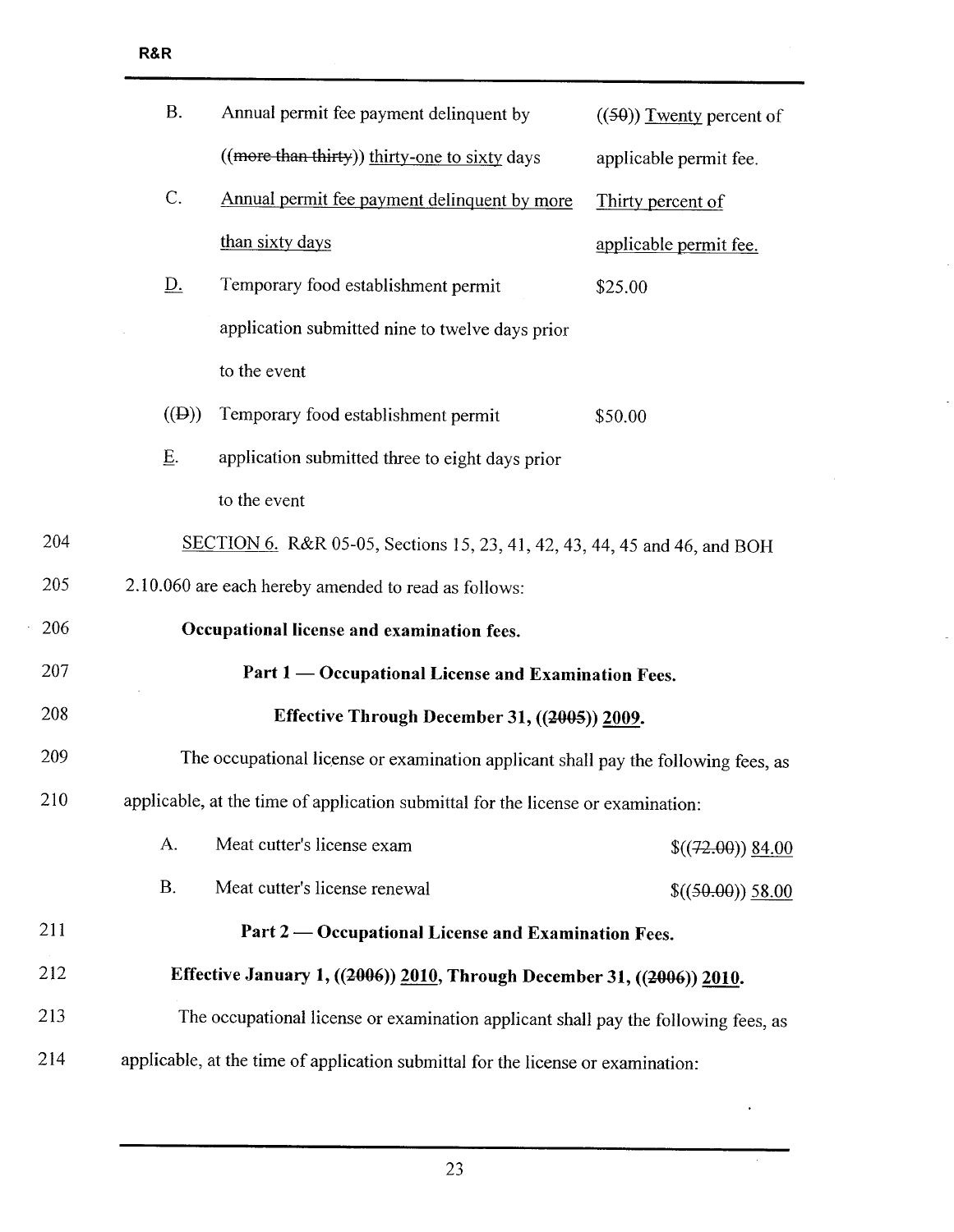|     | A.<br>Meat cutter's license exam                                                   | \$(76.00) 87.00     |
|-----|------------------------------------------------------------------------------------|---------------------|
|     | <b>B.</b><br>Meat cutter's license renewal                                         | $$((52.00))$ 60.00  |
| 215 | Part 3 — Occupational License and Examination Fees.                                |                     |
| 216 | Effective January 1, ((2007)) 2011, Through December 31, ((2007)) 2011.            |                     |
| 217 | The occupational license or examination applicant shall pay the following fees, as |                     |
| 218 | applicable, at the time of application submittal for the license or examination:   |                     |
|     | A.<br>Meat cutter's license exam                                                   | \$(80.00) 92.00     |
|     | <b>B.</b><br>Meat cutter's license renewal                                         | $$((55.00))$ 63.00  |
| 219 | Part 4 — Occupational License and Examination Fees.                                |                     |
| 220 | Effective January 1, ((2008)) 2012, and Thereafter.                                |                     |
| 221 | The occupational license or examination applicant shall pay the following fees, as |                     |
| 222 | applicable, at the time of application submittal for the license or examination:   |                     |
|     | A.<br>Meat cutter's license exam                                                   | $((84.00))$ $96.00$ |
|     | <b>B.</b><br>Meat cutter's license renewal                                         | $((58.00))$ 66.00   |
| 223 | SECTION 7. R&R 91, Section 1 (part), as amended, and BOH 2.10.100 are each         |                     |
| 224 | hereby amended to read as follows:                                                 |                     |
| 225 | Refunds.                                                                           |                     |
| 226 | A. A food establishment owner shall receive a refund of a permit fee if:           |                     |
| 227 | 1. A permit is denied;                                                             |                     |
| 228 | 2. A fee has been paid where none is imposed;                                      |                     |
| 229 | 3. The permit is issued where none is required;                                    |                     |
| 230 | 4. The permittee never engages in permitted activity due to the denial by any      |                     |
| 231 | governmental agency to issue a necessary license;                                  |                     |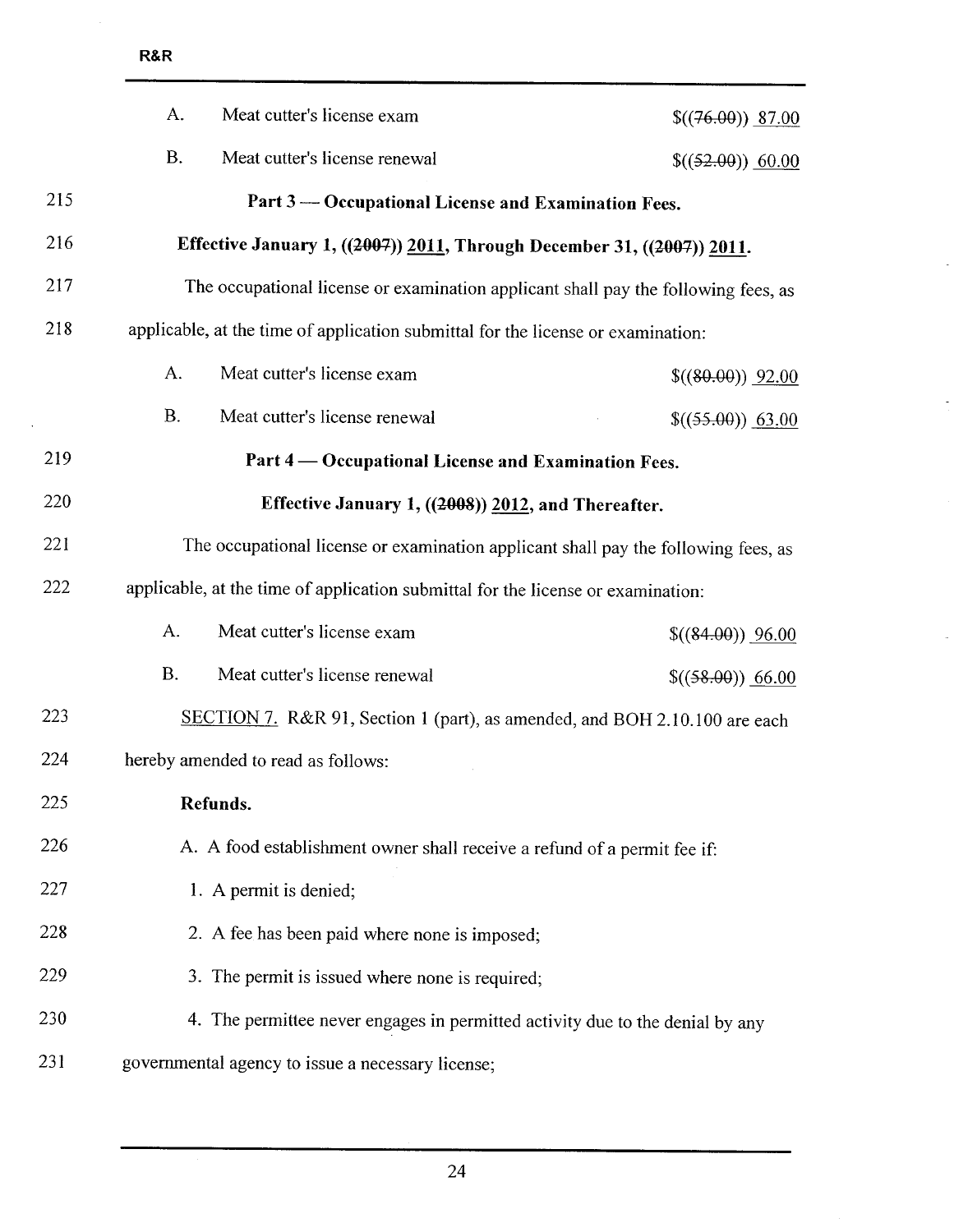| 232 |                                                                                                                 | 5. The applicant for a permanent permit withdraws his or her application before     |
|-----|-----------------------------------------------------------------------------------------------------------------|-------------------------------------------------------------------------------------|
| 233 | the permit is issued;                                                                                           |                                                                                     |
| 234 |                                                                                                                 | 6. The applicant for a temporary permit withdraws his or her application more       |
| 235 | than fourteen days $((prior to))$ before the event; or                                                          |                                                                                     |
| 236 |                                                                                                                 | 7. The food establishment permit has been overpaid by more than the amount of       |
| 237 | the refund processing fee ((set forth)) in $\underline{BOH}$ (( $\in$ ))chapter 2.06 (( $\circ$ f this eode;)). |                                                                                     |
| 238 | B. Each refund shall be subject to a twenty-five dollar deduction for the cost of                               |                                                                                     |
| 239 | administration.                                                                                                 |                                                                                     |
| 240 |                                                                                                                 | SECTION 8. R&R 03-06, Section 2 (part), as amended, and BOH 2.14.020 are            |
| 241 | each hereby amended to read as follows:                                                                         |                                                                                     |
| 242 | Annual (new and renewal) operating permit fees.                                                                 |                                                                                     |
| 243 | Part 1 - Annual (New and Renewal) Operating Permit Fees.                                                        |                                                                                     |
| 244 | Effective Through December 31, ((2005)) 2009.                                                                   |                                                                                     |
| 245 |                                                                                                                 | The permit fees for solid waste disposal sites, collection/transportation vehicles, |
| 246 | biomedical waste transporters and biomedical waste storage/treatment sites subject to the                       |                                                                                     |
| 247 | fee requirements of Title 10 of this code shall be the annual fees set forth below:                             |                                                                                     |
|     | Municipal landfill<br>A.                                                                                        | $$((149.78))$ 173.00 base fee plus tonnage fee                                      |
|     |                                                                                                                 | as cited in Section 2.14.040 $((\frac{1}{2}as \text{ recodified by})$               |
|     |                                                                                                                 | this rule)).                                                                        |
|     | Limited purpose landfill<br><b>B.</b>                                                                           | \$((5,991.00)) 6,936.00                                                             |
|     |                                                                                                                 | Each additional hour over 40 hours of service,                                      |
|     |                                                                                                                 | not to exceed 60 hours at $\$((149.78))$                                            |
|     |                                                                                                                 | $173.00$ /hour (\$((8,987.00)) 10,403.00).                                          |
|     |                                                                                                                 |                                                                                     |

L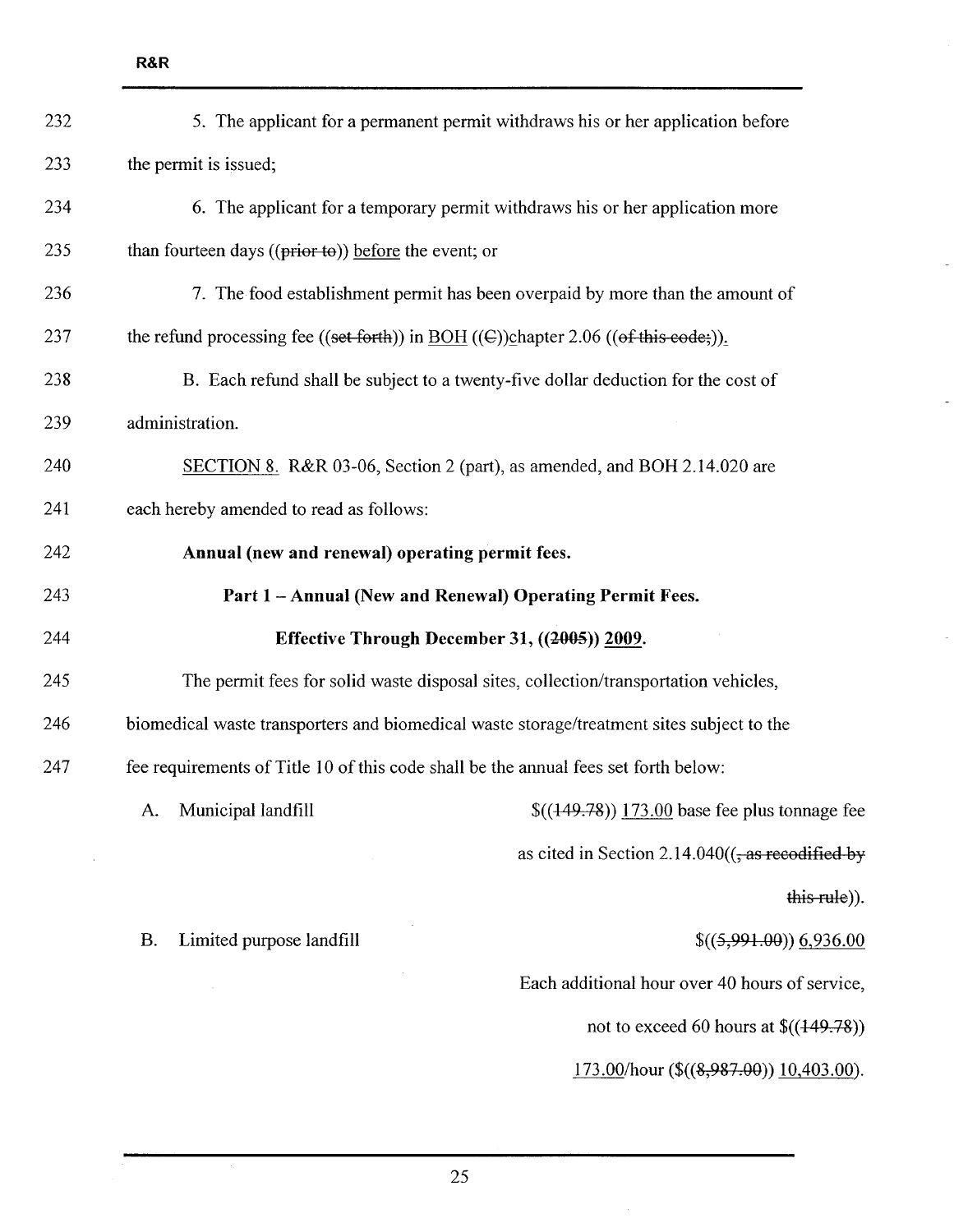i,

| $\mathcal{C}$ . | Inert landfill                           | \$((5,991.00)) 6,936.00                            |
|-----------------|------------------------------------------|----------------------------------------------------|
|                 |                                          | Each additional hour over 40 hours of service,     |
|                 |                                          | not to exceed 60 hours at $$((149.78))$            |
|                 |                                          | 173.00/hour $$(\$(\&,\&987.00)\) 10,403.00)$ .     |
| D.              | Compost facility:                        |                                                    |
| 1.              | Yard debris facility                     | $$(44,383.00)$ 13,178.00                           |
|                 |                                          | Each additional hour over 76 hours of service,     |
|                 |                                          | not to exceed 114 hours at $\$((149.78))$          |
|                 |                                          | $173.00$ /hour (\$(( $17,175.00$ )) $19,766.00$ ). |
| 2.              | Facilities composting other feedstocks   | $$(4,943.00)$ $5,722.00$                           |
|                 |                                          | Each additional hour over 33 hours of service,     |
|                 |                                          | not to exceed 49.5 hours at $\$((149.78))$         |
|                 |                                          | $173.00$ /hour (\$((7,414.00)) 8,583.00).          |
| E.              | Transfer station                         | \$((5,242.00)) 6,069.00                            |
|                 |                                          | Each additional hour over 35 hours of service,     |
|                 |                                          | not to exceed 52.5 hours at $\$((149.78))$         |
|                 |                                          | $173.00$ /hour (\$((7,863.00)) 9,103.00).          |
| F.              | Permanent MRW collection and storage     | $$(7,339,00)$ $$(496.00)$                          |
|                 | facility                                 | Each additional hour over 49 hours of service,     |
|                 |                                          | not to exceed 73.5 hours at $$((149.78))$          |
|                 |                                          | $173.00$ /hour (\$(( $11,009.00$ )) $12,744.00$ ). |
| G.              | Material recovery and recycling facility | $$(4,194.00)$ $4,855.00$                           |

Each additional hour over 28 hours of service,

 $\bar{x}$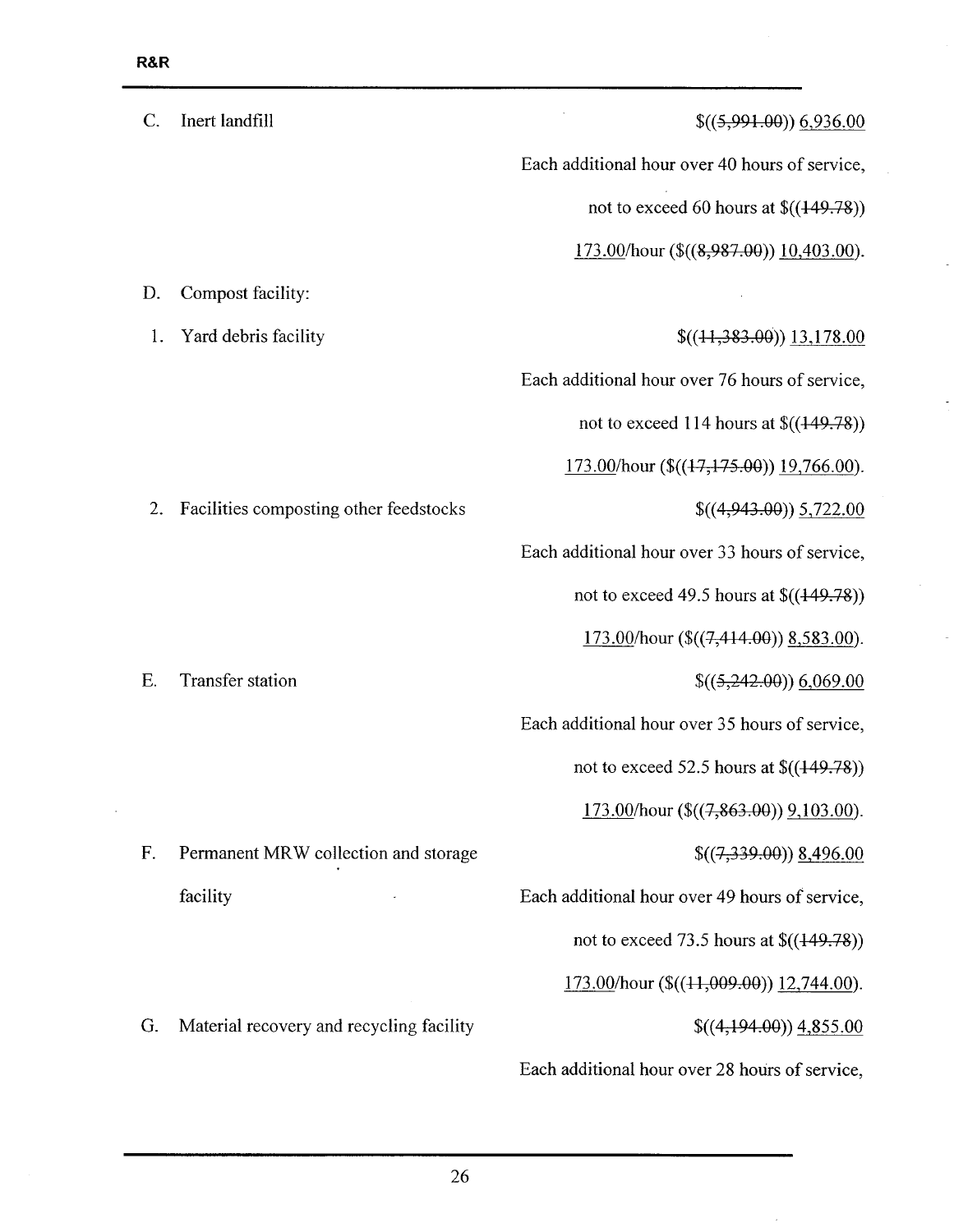|                                           | not to exceed 42 hours at $$((149.78))$           |
|-------------------------------------------|---------------------------------------------------|
| Energy recovery and incineration facility | $173.00$ /hour (\$((6,291.00)) 7,282.00).         |
|                                           | $$(4,194.00)$ $4,855.00$                          |
|                                           | Each additional hour over 28 hours of service,    |
| Closed landfill site                      | not to exceed 42 hours at $\$((149.78))$          |
|                                           | 173.00/hour ( $\((6,291.00)\)$ 7,282.00).         |
|                                           | $$(4,793.00)$ 5,548.00                            |
|                                           | Each additional hour over 32 hours of service,    |
|                                           | not to exceed 48 hours at $$((149.78))$           |
| Solid waste drop box                      | $\frac{173.00}{h}$ our (\$((7,189.00)) 8,323.00). |
|                                           | $$(3,295,00))$ 3,815.00                           |
|                                           | Each additional hour over 22 hours of service,    |
|                                           | not to exceed 33 hours at $\$((449.78))$          |
| Land application                          | $173.00$ /hour (\$((4,943.00)) \$5,722.00).       |
|                                           | $$(2,696.00))$ 3,121.00                           |
|                                           | Each additional hour over 18 hours of service,    |
|                                           | not to exceed 27 hours at $\$((149.78))$          |
| Collection/transportation vehicle         | $173.00$ /hour (\$((4,044.00)) 4,682.00).         |
|                                           | $$(449.78))$ 173.00                               |
|                                           | per vehicle location plus \$20.00 for each        |
| Biomedical waste transporter              | vehicle.                                          |
|                                           | \$(448.00) 520.00                                 |
|                                           | Each additional hour over 3 hours of service at   |
|                                           |                                                   |

 $\hat{\mathcal{L}}$ 

J.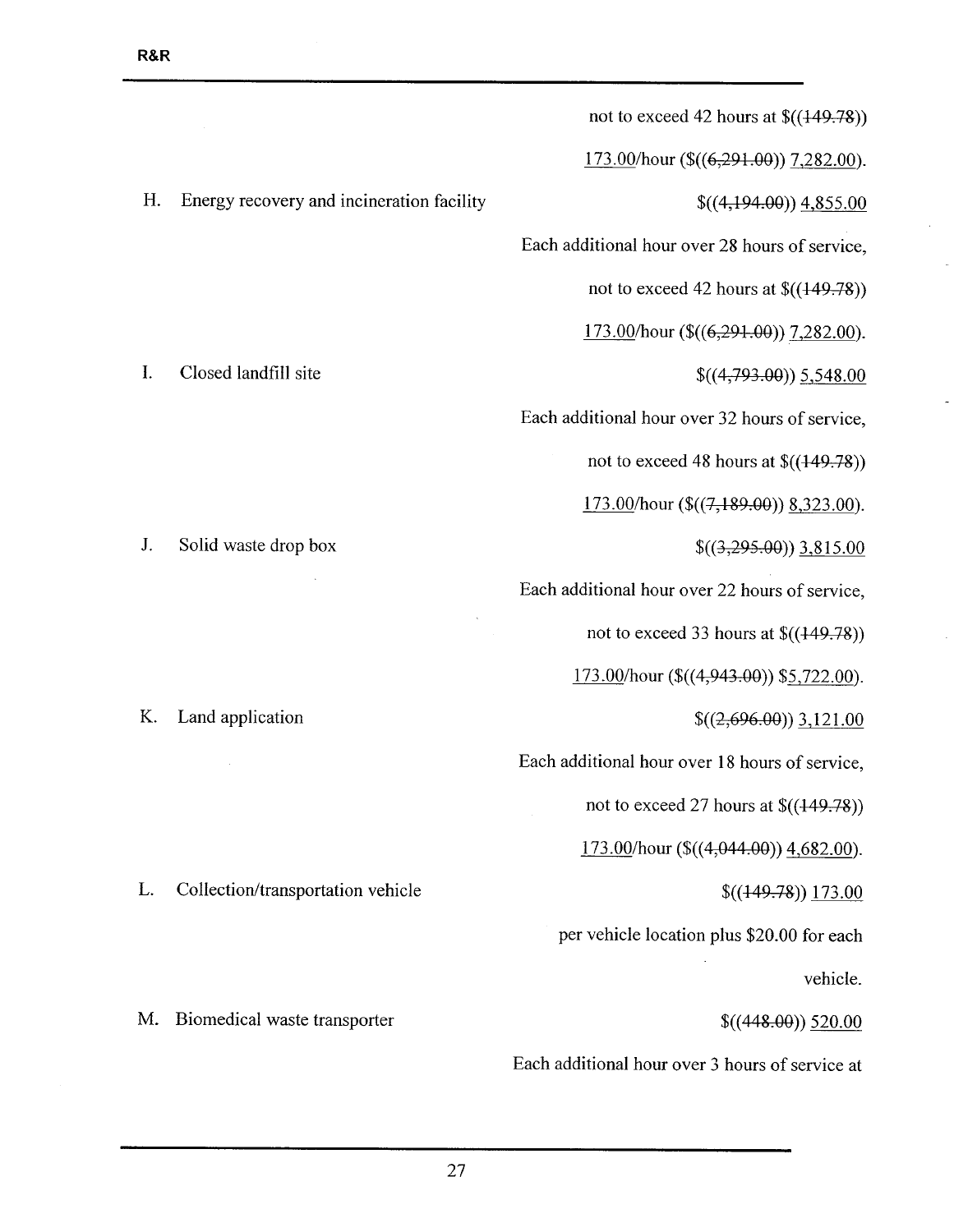N. Other solid waste facility (includes biomedical waste storage/treatment sites)

O. Storage/treatment piles

 $$((149.78))$  173.00/hour.

 $$( (1,797.00) ) 2,081.00$ 

Each additional hour over 12 hours of service,

not to exceed 18 hours at  $\$( (149.78))$ 

173.00/hour (\$((2,696.00)) 3,121.00).

 $$(2,696.00))$  3,121.00

Each additional hour over 18 hours of service,

not to exceed 27 hours at  $\$( (149.78))$ 

 $173.00$ /hour (\$ $((4,044.00))$  4,682.00).

 $$(3,295.00)$ ) 3,815.00

Each additional hour over 22 hours of service,

not to exceed 33 hours at  $\$((149.78))$ 

 $173.00/h$ our (\$ $((4,943))$  5,722.00).

Q. Review fees for facilities providing notification of exemption from solid waste handling permitting, or other reporting in accordance with Chapter 10.12 of this code:

P. Surface impoundments and tanks

1. Composting facilities

 $$((524.00))$  607.00

Each additional hour over 3.5 hours at

\$((119.78)) 173.00/hour (See Chapter 10.12 of

this code, under WAC Section 173-350-

220(1)(b), for permit exemption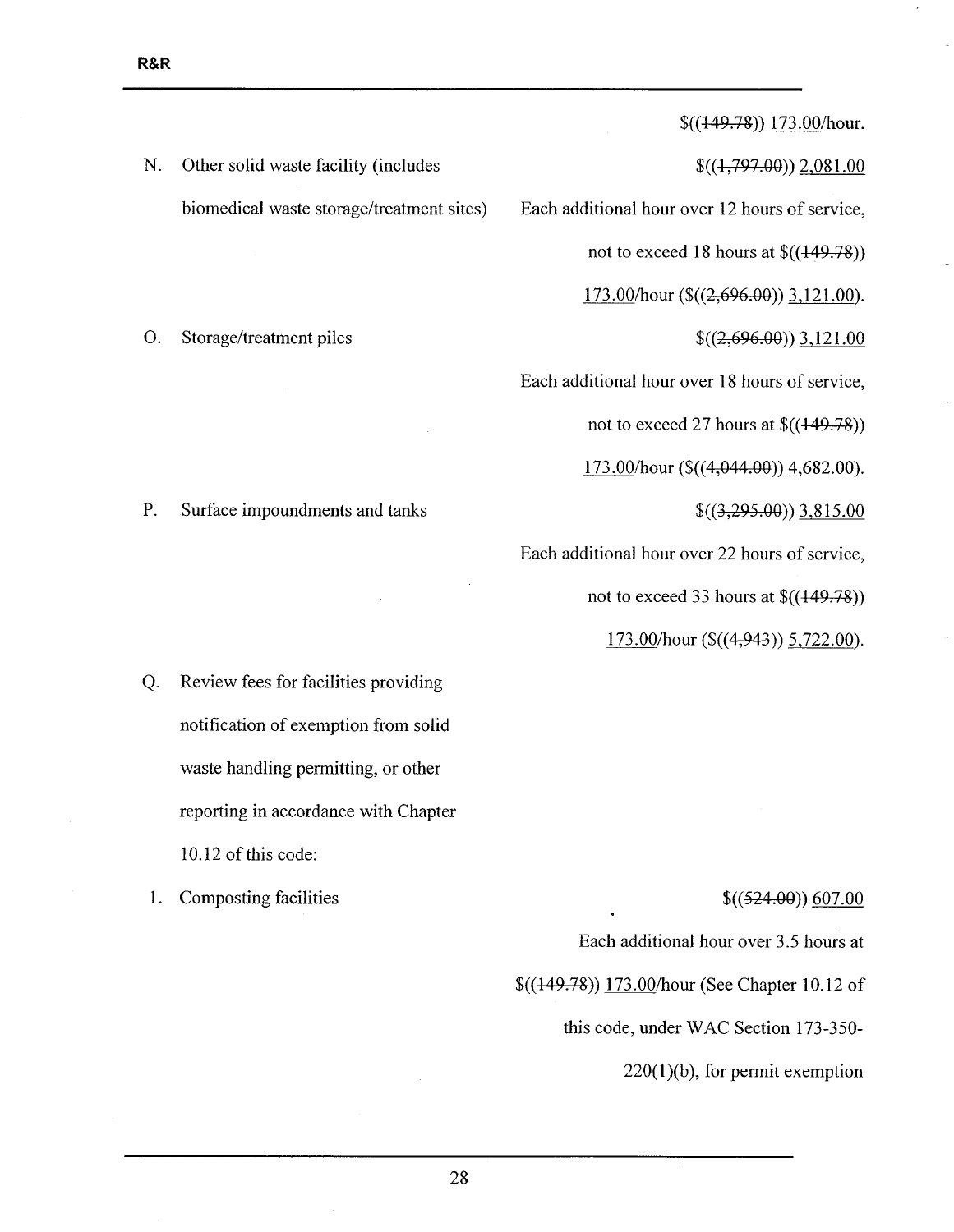$\frac{1}{2}$ 

|    |                                            | requirements).                                    |
|----|--------------------------------------------|---------------------------------------------------|
| 2. | Material recovery and recycling facilities | $$((524.00))$ 607.00                              |
|    |                                            | Each additional hour over 3.5 hours at            |
|    |                                            | \$((149.78)) 173.00/hour (See Chapter 10.12 of    |
|    |                                            | this code, under WAC Sections 173-350-            |
|    |                                            | 210(2) and 173-350-310(2), for permit             |
|    |                                            | exemption requirements).                          |
| 3. | Storage/treatment piles                    | \$((524.00)) 607.00                               |
|    |                                            | Each additional hour over 3.5 hours at            |
|    |                                            | $\$((149.78))$ 173.00/hour (See Chapter 10.12 of  |
|    |                                            | this code, under WAC Section 173-350-             |
|    |                                            | $320(1)(e)$ , for permit exemption requirements). |
| 4. | Energy recovery and incineration           | \$((524.00)) 607.00                               |
|    | facilities                                 | Each additional hour over 3.5 hours at            |
|    |                                            | \$((149.78)) 173.00/hour (See Chapter 10.12 of    |
|    |                                            | this code, under WAC Section 173-350-             |
|    |                                            | $240(1)(c)$ , for permit exemption requirements). |
| 5. | Limited moderate risk waste facilities     | \$((524.00)) 607.00                               |
|    |                                            | Each additional hour over 3.5 hours at            |
|    |                                            | \$((449.78)) 173.00/hour (See Chapter 10.12 of    |
|    |                                            | this code, under WAC Section 173-350-             |
|    |                                            | 360(3), for permit exemption requirements).       |
| 6. | Mobile systems and collection events:      |                                                   |

 $\ddot{\phantom{a}}$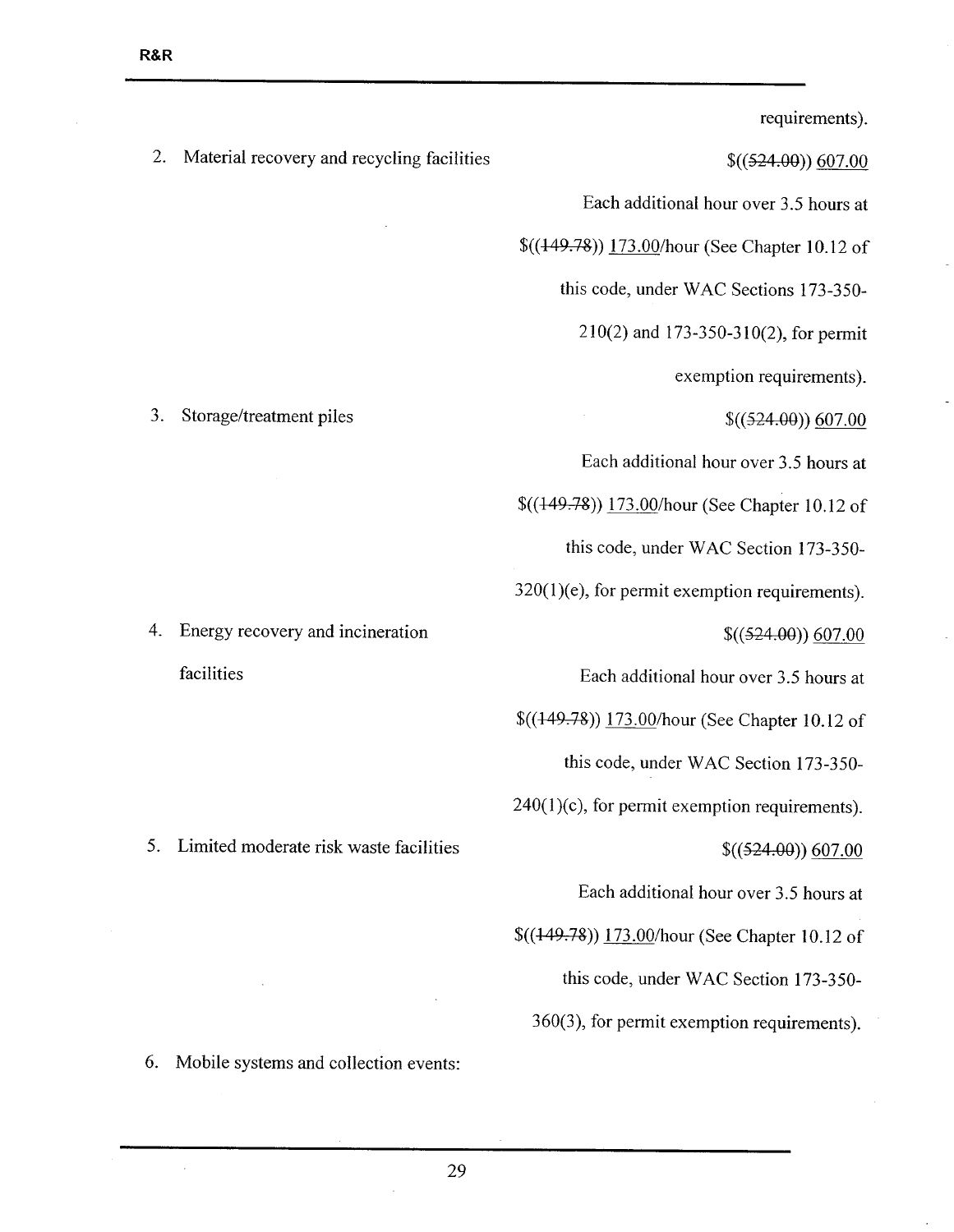|     |                                                                                           | a. Collection events     | \$((524.00)) 607.00                                                                 |
|-----|-------------------------------------------------------------------------------------------|--------------------------|-------------------------------------------------------------------------------------|
|     |                                                                                           |                          | Each additional hour over 3.5 hours at                                              |
|     |                                                                                           |                          | $$(449.78)$ 173.00/hour                                                             |
|     |                                                                                           | b. Mobile systems        | $$(4,648.00)$ 1,907.00                                                              |
|     |                                                                                           |                          | Each additional hour over 11 hours at                                               |
|     |                                                                                           |                          | \$((449.78)) \$173.00/hour (See Chapter 10.12                                       |
|     |                                                                                           |                          | of this code, under WAC Section 173-350-                                            |
|     |                                                                                           |                          | $360(2)$ , for permit exemption requirements).                                      |
| 248 |                                                                                           |                          | Part 2 - Annual (New and Renewal) Operating Permit Fees.                            |
| 249 |                                                                                           |                          | Effective January 1, ((2006)) 2010, Through December 31, ((2006)) 2010.             |
| 250 |                                                                                           |                          | The permit fees for solid waste disposal sites, collection/transportation vehicles, |
| 251 | biomedical waste transporters and biomedical waste storage/treatment sites subject to the |                          |                                                                                     |
| 252 | fee requirements of Title 10 of this code shall be the annual fees set forth below:       |                          |                                                                                     |
|     | A.                                                                                        | Municipal landfill       | $$(457.27)$ 182.00 base fee                                                         |
|     |                                                                                           |                          | plus tonnage fee as cited in                                                        |
|     |                                                                                           |                          | Section 2.14.040 $((, as recodified$                                                |
|     |                                                                                           |                          | by this rule)).                                                                     |
|     | <b>B.</b>                                                                                 | Limited purpose landfill | $$(6,291.00)$ 7,280.00                                                              |
|     |                                                                                           |                          | Each additional hour over 40                                                        |
|     |                                                                                           |                          | hours of service, not to exceed 60                                                  |
|     |                                                                                           |                          | hours at $\frac{\left(\frac{157.27}{182.00}\right)}{182.00}$ hour                   |
|     |                                                                                           |                          | $(\$(9,436.00))$ $10,920.00)$ .                                                     |
|     | C.                                                                                        | Inert landfill           | $$(6,291.00)$ 7,280.00                                                              |
|     |                                                                                           |                          |                                                                                     |

i,

 $\overline{a}$ 

 $\bar{\mathcal{A}}$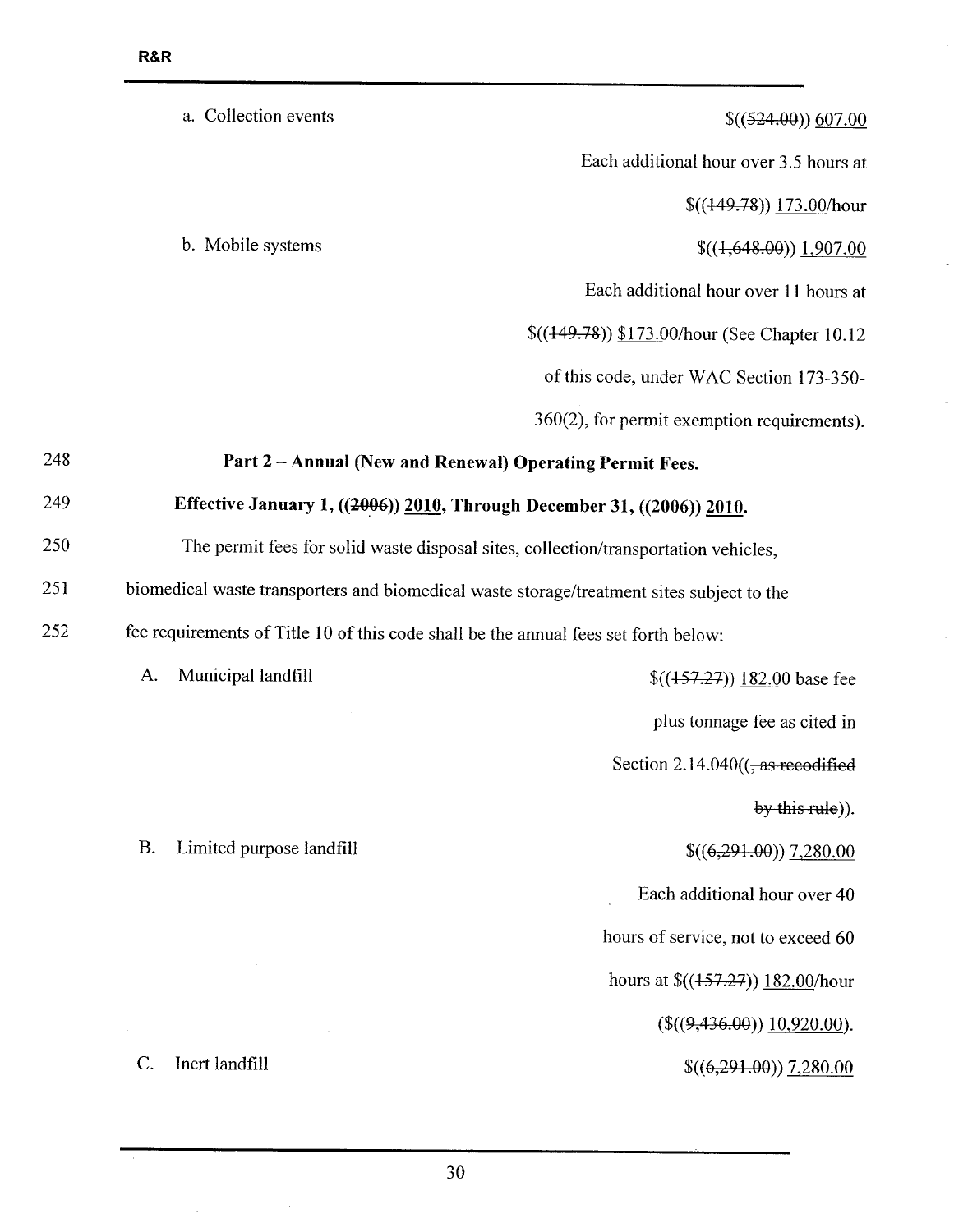Each additional hour over 40 hours of service, not to exceed 60 hours at \$((157.27)) 182.00/hour  $($((9,436.00)) 10,920.00).$ 

 $$( (11, 952.00) ) 13, 832.00$ 

Each additional hour over 76

hours of service, not to exceed 114

hours at  $\frac{\frac{1}{3}(157.27)}{182.00/h}$ 

 $($((17,929.00)) \ 20,748.00).$ 

 $$((5,190.00)) 6,006.00$ 

Each additional hour over 33

hours of service, not to exceed

49.5 hours at \$((157.27))

182.00/hour (\$((7,785.00))

9,009.00).

 $$((5,504.00))$  6,370.00

Each additional hour over 35

hours of service, not to exceed

52.5 hours at \$((157.27))

182.00/hour (\$((8,257.00))

9,555.00).

 $$(7,706.00))$   $§918.00$ 

D. Compost facility:

1. Yard debris facility

2. Facilities composting other feedstocks

F. Permanent MRW collection and storage facility

E. Transfer station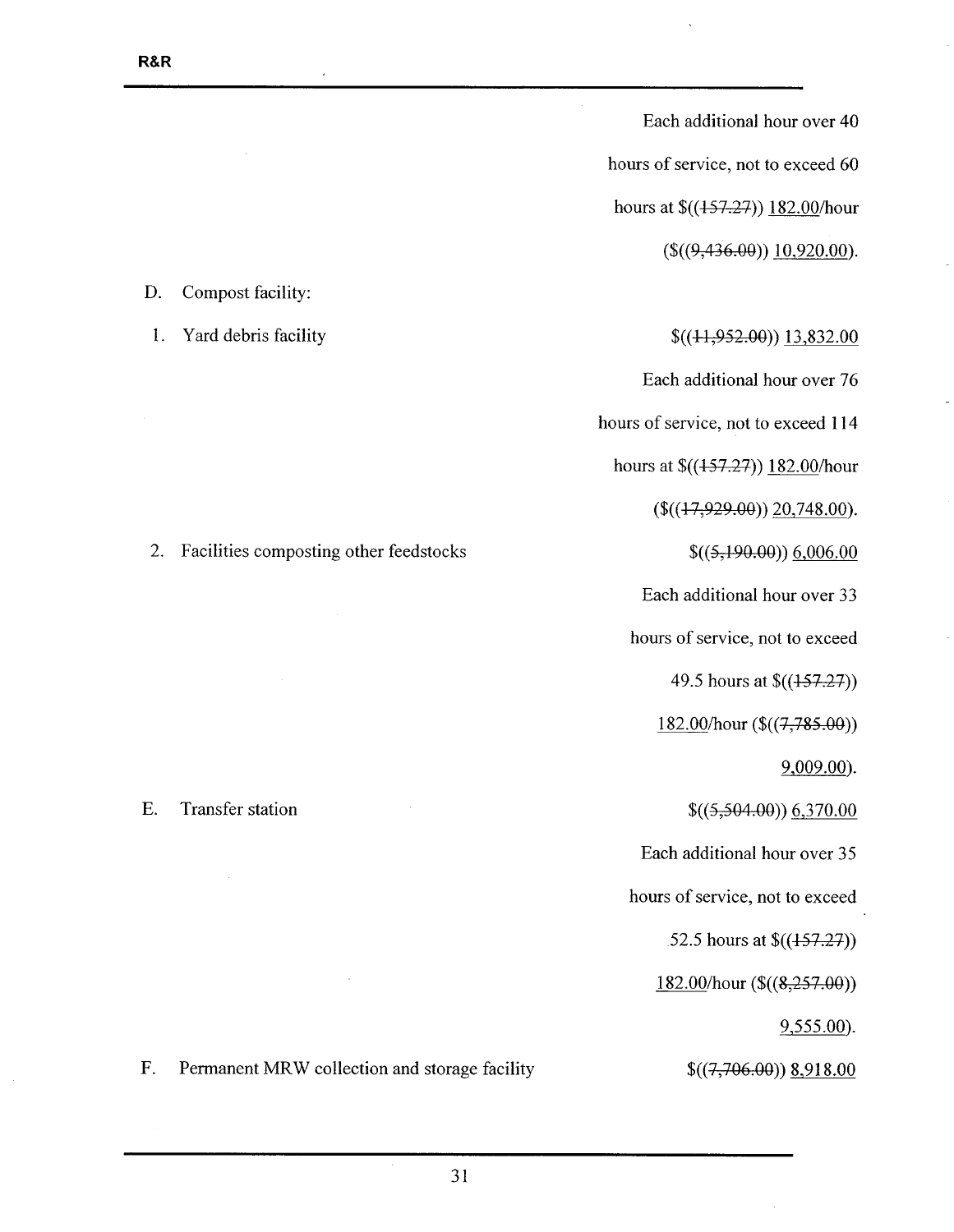Each additional hour over 49 hours of service, not to exceed 73.5 hours at \$((457.27))  $182.00/h$ our (\$ $((11,559.00))$ 13,377.00).  $$(4,404.00)$ )  $5,096.00$ Each additional hour over 28 hours of service, not to exceed 42 hours at \$((457.27)) 182.00/hour  $(\$((6,605.00))$  7,644.00).  $$(4,404,00))$  5,096.00 Each additional hour over 28 hours of service, not to exceed 42 hours at \$((157.27)) 182.00/hour  $(\$((6,605.00))$  7,644.00).  $$((5,033.00)) \underline{5,824.00}]$ Each additional hour over 32 hours of service, not to exceed 48 hours at \$((157.27)) 182.00/hour  $$((7,549.00))$  8,736.00).  $\frac{\{(3,460.00)\}4,004.00}{\{(3,460.00)\}4,004.00}$ Each additional hour over 22 hours of service, not to exceed 33

G. Material recovery and recycling facility

H. Energy recovery and incineration facility

I. Closed landfill site